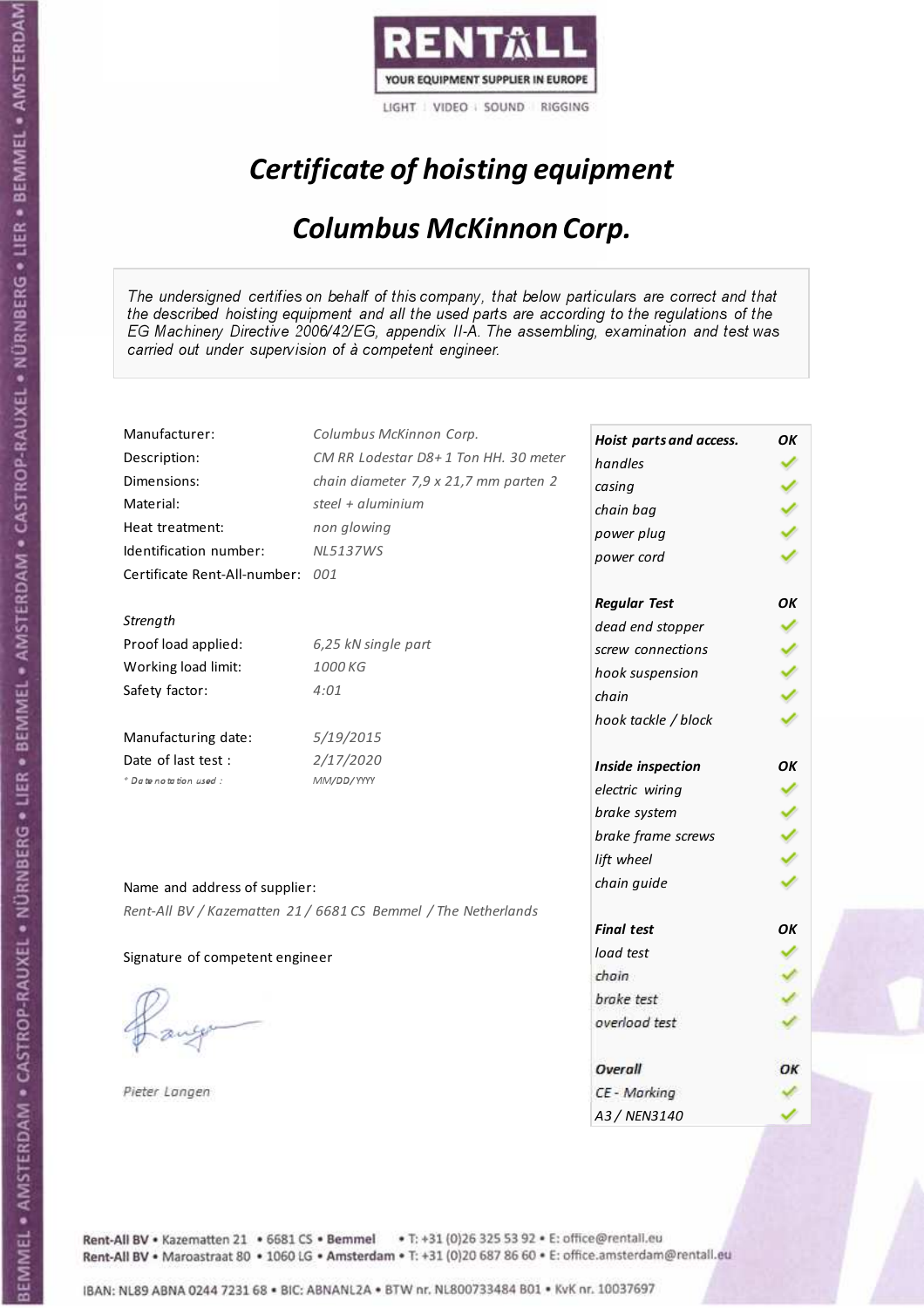

# Certificate of hoisting equipment

#### Columbus McKinnon Corp.

The undersigned certifies on behalf of this company, that below particulars are correct and that the described hoisting equipment and all the used parts are according to the regulations of the EG Machinery Directive 2006/42/EG, appendix II-A. The assembling, examination and test was carried out under supervision of à competent engineer.

| Manufacturer:                    | Columbus McKinnon Corp.                                        | Hoist parts and access. | OΚ |
|----------------------------------|----------------------------------------------------------------|-------------------------|----|
| Description:                     | CM RR Lodestar D8+1 Ton HH. 30 meter                           | handles                 | ✓  |
| Dimensions:                      | chain diameter 7,9 x 21,7 mm parten 2                          | casing                  |    |
| Material:                        | steel + aluminium                                              | chain bag               |    |
| Heat treatment:                  | non glowing                                                    | power plug              |    |
| Identification number:           | <b>NL5138WS</b>                                                | power cord              |    |
| Certificate Rent-All-number: 002 |                                                                |                         |    |
|                                  |                                                                | <b>Regular Test</b>     | ОΚ |
| Strength                         |                                                                | dead end stopper        |    |
| Proof load applied:              | 6,25 kN single part                                            | screw connections       | ✓  |
| Working load limit:              | 1000 KG                                                        | hook suspension         | ℐ  |
| Safety factor:                   | 4:01                                                           | chain                   |    |
|                                  |                                                                | hook tackle / block     |    |
| Manufacturing date:              | 5/19/2015                                                      |                         |    |
| Date of last test :              | 1/28/2019                                                      | Inside inspection       | ОΚ |
| * Date notation used :           | MM/DD/YYYY                                                     | electric wiring         |    |
|                                  |                                                                | brake system            |    |
|                                  |                                                                | brake frame screws      |    |
|                                  |                                                                | lift wheel              |    |
| Name and address of supplier:    |                                                                | chain guide             |    |
|                                  | Rent-All BV / Kazematten 21 / 6681 CS Bemmel / The Netherlands |                         |    |
|                                  |                                                                | <b>Final test</b>       | ОΚ |
| Signature of competent engineer  |                                                                | load test               |    |
|                                  |                                                                | chain                   |    |
|                                  |                                                                | brake test              |    |
|                                  |                                                                | overload test           |    |
|                                  |                                                                | Overall                 | OK |
| Pieter Langen                    |                                                                | CE - Marking            |    |
|                                  |                                                                | A3 / NEN3140            |    |
|                                  |                                                                |                         |    |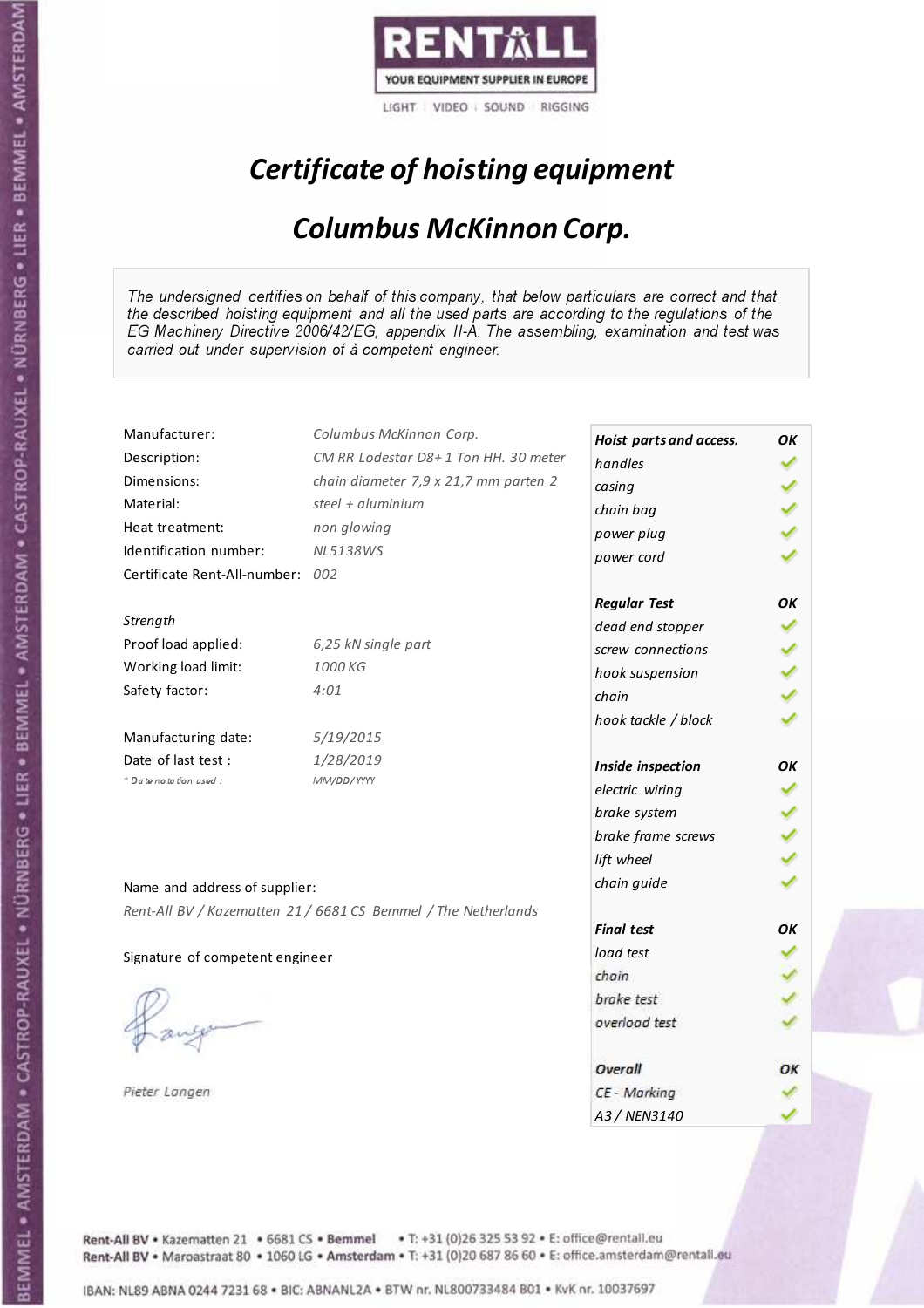

# Certificate of hoisting equipment

#### Columbus McKinnon Corp.

The undersigned certifies on behalf of this company, that below particulars are correct and that the described hoisting equipment and all the used parts are according to the regulations of the EG Machinery Directive 2006/42/EG, appendix II-A. The assembling, examination and test was carried out under supervision of à competent engineer.

| Manufacturer:                    | Columbus McKinnon Corp.                                        | Hoist parts and access. | OΚ |
|----------------------------------|----------------------------------------------------------------|-------------------------|----|
| Description:                     | CM RR Lodestar D8+1 Ton HH. 30 meter                           | handles                 | ✓  |
| Dimensions:                      | chain diameter 7,9 x 21,7 mm parten 2                          | casing                  |    |
| Material:                        | steel + aluminium                                              | chain bag               |    |
| Heat treatment:                  | non glowing                                                    | power plug              |    |
| Identification number:           | <b>NL5139WS</b>                                                | power cord              |    |
| Certificate Rent-All-number: 003 |                                                                |                         |    |
|                                  |                                                                | <b>Regular Test</b>     | OK |
| Strength                         |                                                                | dead end stopper        |    |
| Proof load applied:              | 6,25 kN single part                                            | screw connections       |    |
| Working load limit:              | 1000 KG                                                        | hook suspension         | ✔  |
| Safety factor:                   | 4:01                                                           | chain                   |    |
|                                  |                                                                | hook tackle / block     |    |
| Manufacturing date:              | 5/19/2015                                                      |                         |    |
| Date of last test :              | 2/20/2019                                                      | Inside inspection       | ОΚ |
| + Date notation used:            | MM/DD/YYYY                                                     | electric wiring         |    |
|                                  |                                                                | brake system            |    |
|                                  |                                                                | brake frame screws      |    |
|                                  |                                                                | lift wheel              |    |
| Name and address of supplier:    |                                                                | chain guide             |    |
|                                  | Rent-All BV / Kazematten 21 / 6681 CS Bemmel / The Netherlands |                         |    |
|                                  |                                                                | <b>Final test</b>       | ОΚ |
| Signature of competent engineer  |                                                                | load test               |    |
|                                  |                                                                | chain                   |    |
|                                  |                                                                | brake test              |    |
|                                  |                                                                | overload test           |    |
|                                  |                                                                | Overall                 | OK |
| Pieter Langen                    |                                                                | CE - Marking            |    |
|                                  |                                                                | A3 / NEN3140            |    |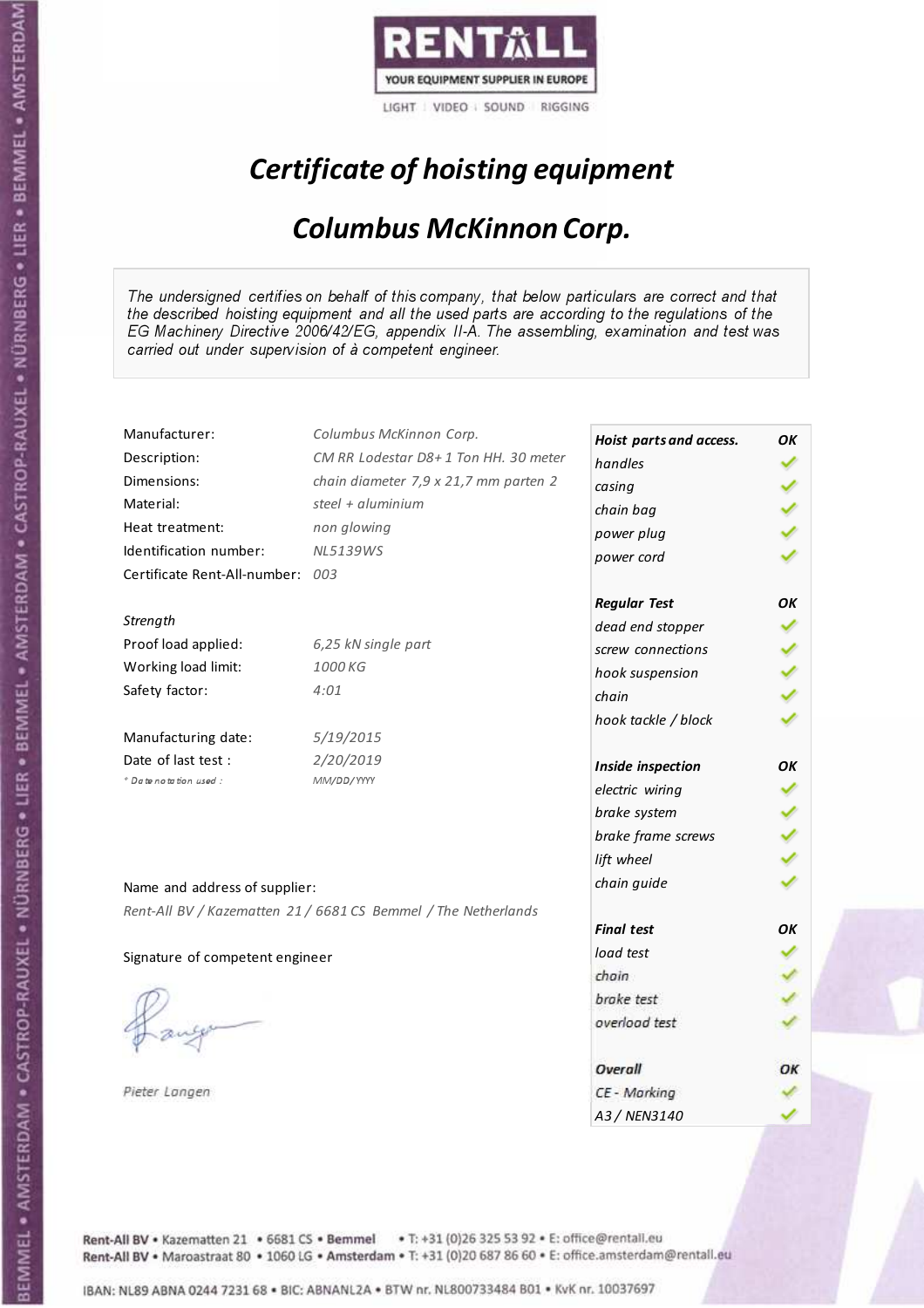

# Certificate of hoisting equipment

#### Columbus McKinnon Corp.

The undersigned certifies on behalf of this company, that below particulars are correct and that the described hoisting equipment and all the used parts are according to the regulations of the EG Machinery Directive 2006/42/EG, appendix II-A. The assembling, examination and test was carried out under supervision of à competent engineer.

| Manufacturer:                    | Columbus McKinnon Corp.                                        | Hoist parts and access. | OΚ |
|----------------------------------|----------------------------------------------------------------|-------------------------|----|
| Description:                     | CM RR Lodestar D8+1 Ton HH. 30 meter                           | handles                 | ✔  |
| Dimensions:                      | chain diameter 7,9 x 21,7 mm parten 2                          | casing                  |    |
| Material:                        | steel + aluminium                                              | chain bag               |    |
| Heat treatment:                  | non glowing                                                    | power plug              |    |
| Identification number:           | <b>NL5140WS</b>                                                | power cord              |    |
| Certificate Rent-All-number: 004 |                                                                |                         |    |
|                                  |                                                                | <b>Regular Test</b>     | ΟK |
| Strength                         |                                                                | dead end stopper        |    |
| Proof load applied:              | 6,25 kN single part                                            | screw connections       |    |
| Working load limit:              | 1000 KG                                                        | hook suspension         |    |
| Safety factor:                   | 4:01                                                           | chain                   |    |
|                                  |                                                                | hook tackle / block     |    |
| Manufacturing date:              | 5/19/2015                                                      |                         |    |
| Date of last test :              | 12/30/2019                                                     | Inside inspection       | ΟK |
| * Date notation used :           | MM/DD/YYYY                                                     | electric wiring         |    |
|                                  |                                                                | brake system            |    |
|                                  |                                                                | brake frame screws      |    |
|                                  |                                                                | lift wheel              |    |
| Name and address of supplier:    |                                                                | chain guide             |    |
|                                  | Rent-All BV / Kazematten 21 / 6681 CS Bemmel / The Netherlands |                         |    |
|                                  |                                                                | <b>Final test</b>       | ОΚ |
| Signature of competent engineer  |                                                                | load test               |    |
|                                  |                                                                | chain                   |    |
|                                  |                                                                | brake test              |    |
|                                  |                                                                | overload test           |    |
|                                  |                                                                | Overall                 | ОК |
| Pieter Langen                    |                                                                | CE - Marking            |    |
|                                  |                                                                | A3 / NEN3140            |    |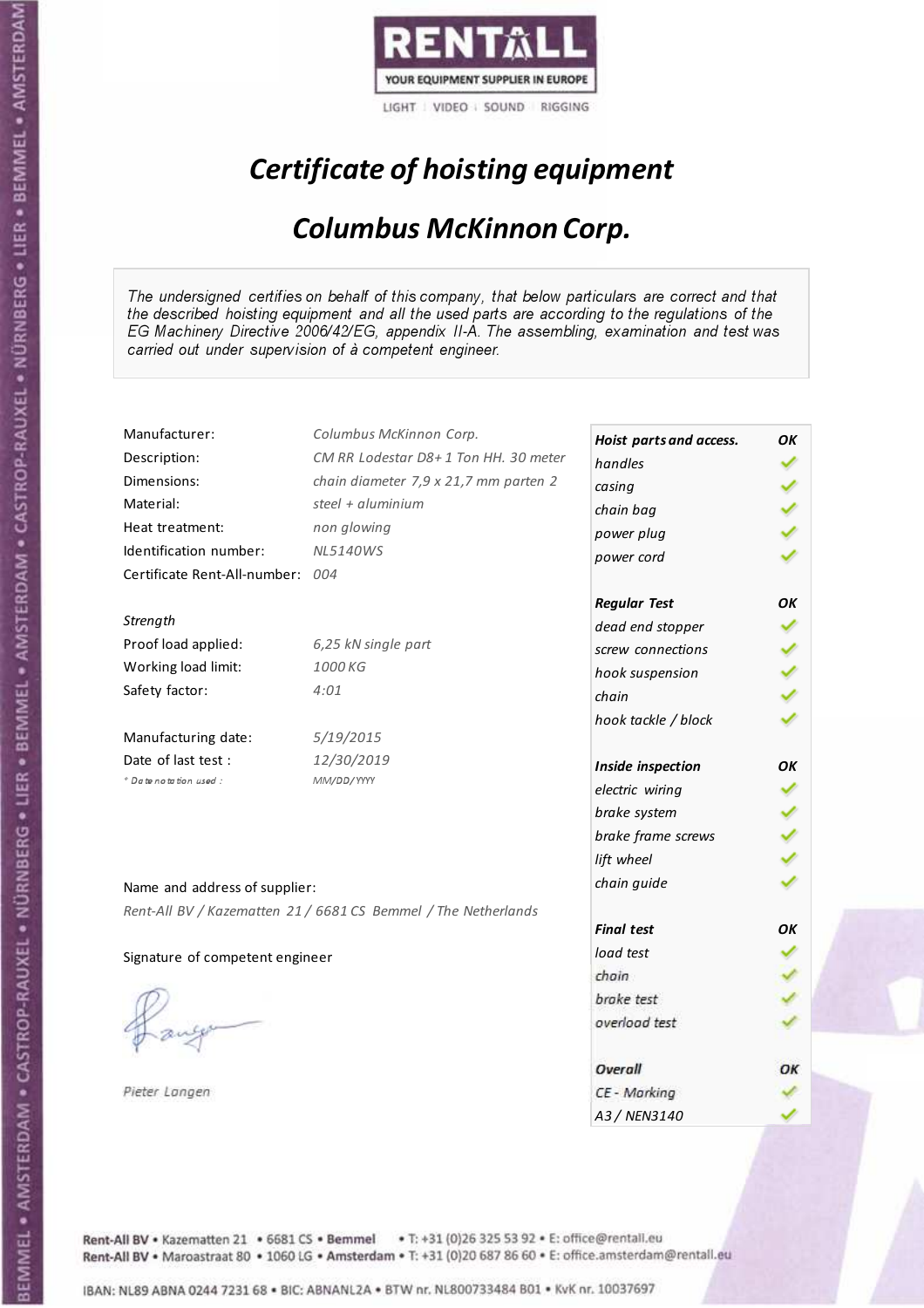

# Certificate of hoisting equipment

#### Columbus McKinnon Corp.

The undersigned certifies on behalf of this company, that below particulars are correct and that the described hoisting equipment and all the used parts are according to the regulations of the EG Machinery Directive 2006/42/EG, appendix II-A. The assembling, examination and test was carried out under supervision of à competent engineer.

| Manufacturer:                    | Columbus McKinnon Corp.                                        | Hoist parts and access. | OΚ |
|----------------------------------|----------------------------------------------------------------|-------------------------|----|
| Description:                     | CM RR Lodestar D8+1 Ton HH. 30 meter                           | handles                 | ✓  |
| Dimensions:                      | chain diameter 7,9 x 21,7 mm parten 2                          | casing                  |    |
| Material:                        | steel + aluminium                                              | chain bag               |    |
| Heat treatment:                  | non glowing                                                    | power plug              |    |
| Identification number:           | <b>NL5141WS</b>                                                | power cord              |    |
| Certificate Rent-All-number: 005 |                                                                |                         |    |
|                                  |                                                                | <b>Regular Test</b>     | ΟK |
| Strength                         |                                                                | dead end stopper        |    |
| Proof load applied:              | 6,25 kN single part                                            | screw connections       |    |
| Working load limit:              | 1000 KG                                                        | hook suspension         | ✔  |
| Safety factor:                   | 4:01                                                           | chain                   |    |
|                                  |                                                                | hook tackle / block     |    |
| Manufacturing date:              | 5/19/2015                                                      |                         |    |
| Date of last test :              | 12/30/2019                                                     | Inside inspection       | ΟK |
| + Date notation used :           | MM/DD/YYYY                                                     | electric wiring         | ↙  |
|                                  |                                                                | brake system            | ✔  |
|                                  |                                                                | brake frame screws      |    |
|                                  |                                                                | lift wheel              |    |
| Name and address of supplier:    |                                                                | chain guide             |    |
|                                  | Rent-All BV / Kazematten 21 / 6681 CS Bemmel / The Netherlands |                         |    |
|                                  |                                                                | <b>Final test</b>       | ОΚ |
| Signature of competent engineer  |                                                                | load test               |    |
|                                  |                                                                | chain                   |    |
|                                  |                                                                | brake test              |    |
|                                  |                                                                | overload test           |    |
|                                  |                                                                | Overall                 | OK |
| Pieter Langen                    |                                                                | CE - Marking            |    |
|                                  |                                                                | A3 / NEN3140            |    |

Rent-All BV . Kazematten 21 . 6681 CS . Bemmel . T: +31 (0)26 325 53 92 . E: office@rentall.eu Rent-All BV · Maroastraat 80 · 1060 LG · Amsterdam · T: +31 (0)20 687 86 60 · E: office.amsterdam@rentall.eu

Stre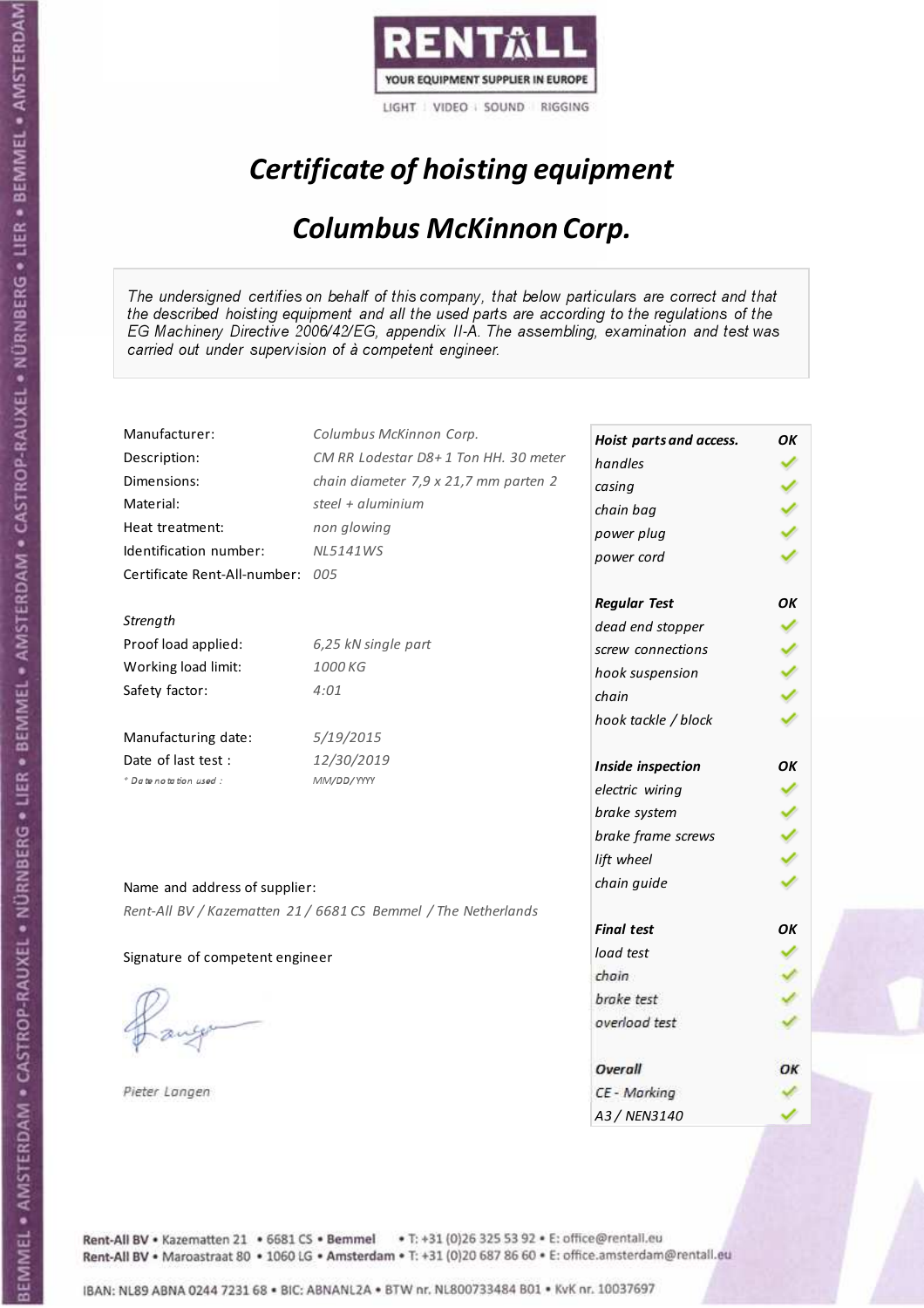

# Certificate of hoisting equipment

#### Columbus McKinnon Corp.

The undersigned certifies on behalf of this company, that below particulars are correct and that the described hoisting equipment and all the used parts are according to the regulations of the EG Machinery Directive 2006/42/EG, appendix II-A. The assembling, examination and test was carried out under supervision of à competent engineer.

| Manufacturer:                    | Columbus McKinnon Corp.                                        | Hoist parts and access. | OΚ |
|----------------------------------|----------------------------------------------------------------|-------------------------|----|
| Description:                     | CM RR Lodestar D8+1 Ton HH. 30 meter                           | handles                 | ✓  |
| Dimensions:                      | chain diameter 7,9 x 21,7 mm parten 2                          | casing                  |    |
| Material:                        | steel $+$ aluminium                                            | chain bag               |    |
| Heat treatment:                  | non glowing                                                    | power plug              |    |
| Identification number:           | <b>NL5142WS</b>                                                | power cord              |    |
| Certificate Rent-All-number: 006 |                                                                |                         |    |
|                                  |                                                                | <b>Regular Test</b>     | OK |
| Strength                         |                                                                | dead end stopper        |    |
| Proof load applied:              | 6,25 kN single part                                            | screw connections       |    |
| Working load limit:              | 1000 KG                                                        | hook suspension         | ✔  |
| Safety factor:                   | 4:01                                                           | chain                   |    |
|                                  |                                                                | hook tackle / block     |    |
| Manufacturing date:              | 5/19/2015                                                      |                         |    |
| Date of last test :              | 1/28/2019                                                      | Inside inspection       | ΟK |
| * Date notation used :           | MM/DD/YYYY                                                     | electric wiring         |    |
|                                  |                                                                | brake system            |    |
|                                  |                                                                | brake frame screws      |    |
|                                  |                                                                | lift wheel              |    |
| Name and address of supplier:    |                                                                | chain guide             |    |
|                                  | Rent-All BV / Kazematten 21 / 6681 CS Bemmel / The Netherlands |                         |    |
|                                  |                                                                | <b>Final test</b>       | ОΚ |
| Signature of competent engineer  |                                                                | load test               |    |
|                                  |                                                                | chain                   |    |
|                                  |                                                                | brake test              |    |
|                                  |                                                                | overload test           |    |
|                                  |                                                                | Overall                 | ОК |
| Pieter Langen                    |                                                                | CE - Marking            |    |
|                                  |                                                                | A3 / NEN3140            |    |
|                                  |                                                                |                         |    |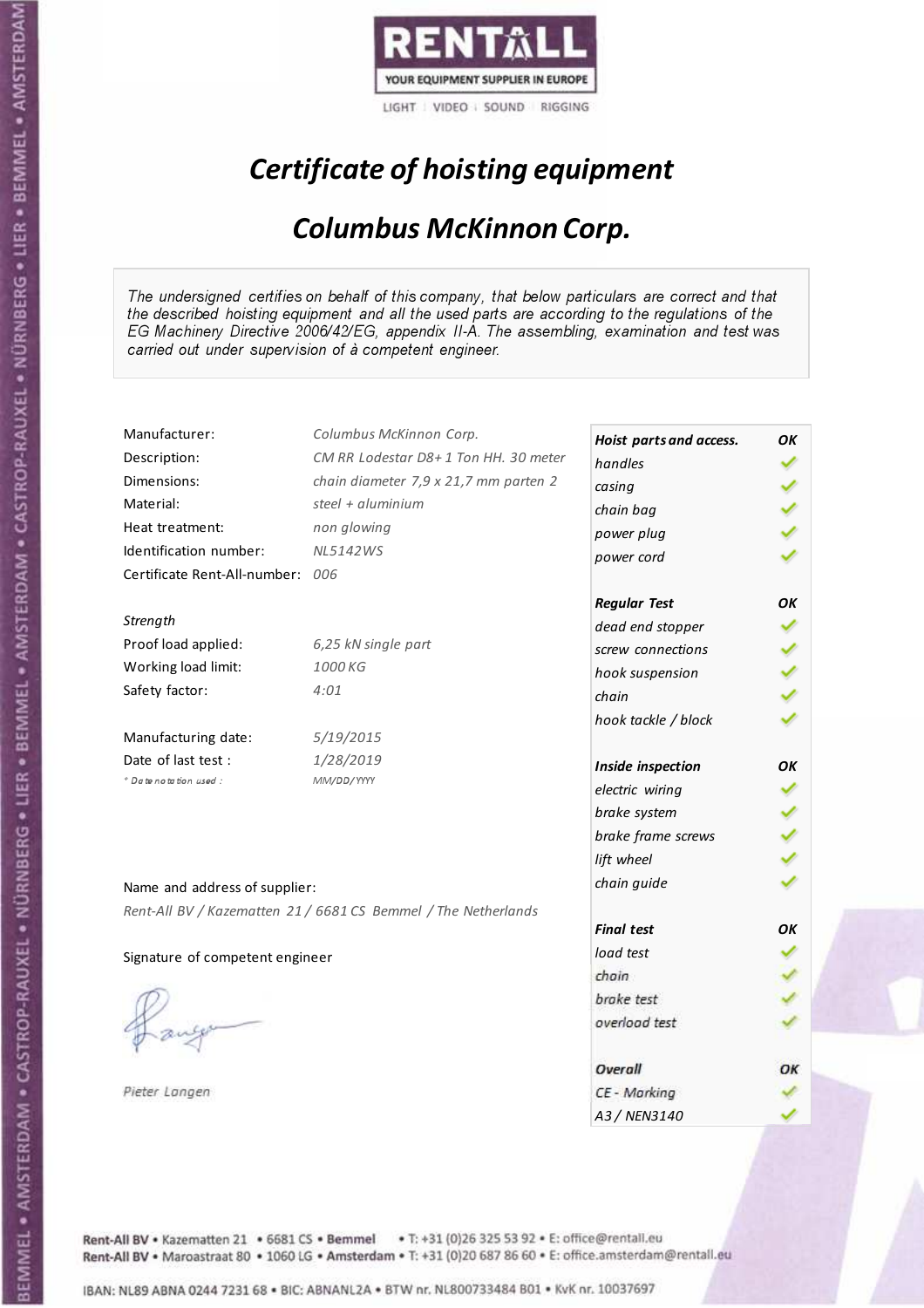

# Certificate of hoisting equipment

#### Columbus McKinnon Corp.

The undersigned certifies on behalf of this company, that below particulars are correct and that the described hoisting equipment and all the used parts are according to the regulations of the EG Machinery Directive 2006/42/EG, appendix II-A. The assembling, examination and test was carried out under supervision of à competent engineer.

| Manufacturer:                    | Columbus McKinnon Corp.                                        | Hoist parts and access. | OΚ |
|----------------------------------|----------------------------------------------------------------|-------------------------|----|
| Description:                     | CM RR Lodestar D8+1 Ton HH. 30 meter                           | handles                 | ✓  |
| Dimensions:                      | chain diameter 7,9 x 21,7 mm parten 2                          | casing                  |    |
| Material:                        | steel + aluminium                                              | chain bag               |    |
| Heat treatment:                  | non glowing                                                    | power plug              |    |
| Identification number:           | <b>NL5145WS</b>                                                | power cord              |    |
| Certificate Rent-All-number: 007 |                                                                |                         |    |
|                                  |                                                                | <b>Regular Test</b>     | ОΚ |
| Strength                         |                                                                | dead end stopper        |    |
| Proof load applied:              | 6,25 kN single part                                            | screw connections       | ✓  |
| Working load limit:              | 1000 KG                                                        | hook suspension         | ℐ  |
| Safety factor:                   | 4:01                                                           | chain                   |    |
|                                  |                                                                | hook tackle / block     |    |
| Manufacturing date:              | 5/19/2015                                                      |                         |    |
| Date of last test :              | 1/28/2019                                                      | Inside inspection       | ОΚ |
| * Date notation used :           | MM/DD/YYYY                                                     | electric wiring         |    |
|                                  |                                                                | brake system            |    |
|                                  |                                                                | brake frame screws      |    |
|                                  |                                                                | lift wheel              |    |
| Name and address of supplier:    |                                                                | chain guide             |    |
|                                  | Rent-All BV / Kazematten 21 / 6681 CS Bemmel / The Netherlands |                         |    |
|                                  |                                                                | <b>Final test</b>       | ОΚ |
| Signature of competent engineer  |                                                                | load test               |    |
|                                  |                                                                | chain                   |    |
|                                  |                                                                | brake test              |    |
|                                  |                                                                | overload test           |    |
|                                  |                                                                | Overall                 | OK |
| Pieter Langen                    |                                                                | CE - Marking            |    |
|                                  |                                                                | A3 / NEN3140            |    |
|                                  |                                                                |                         |    |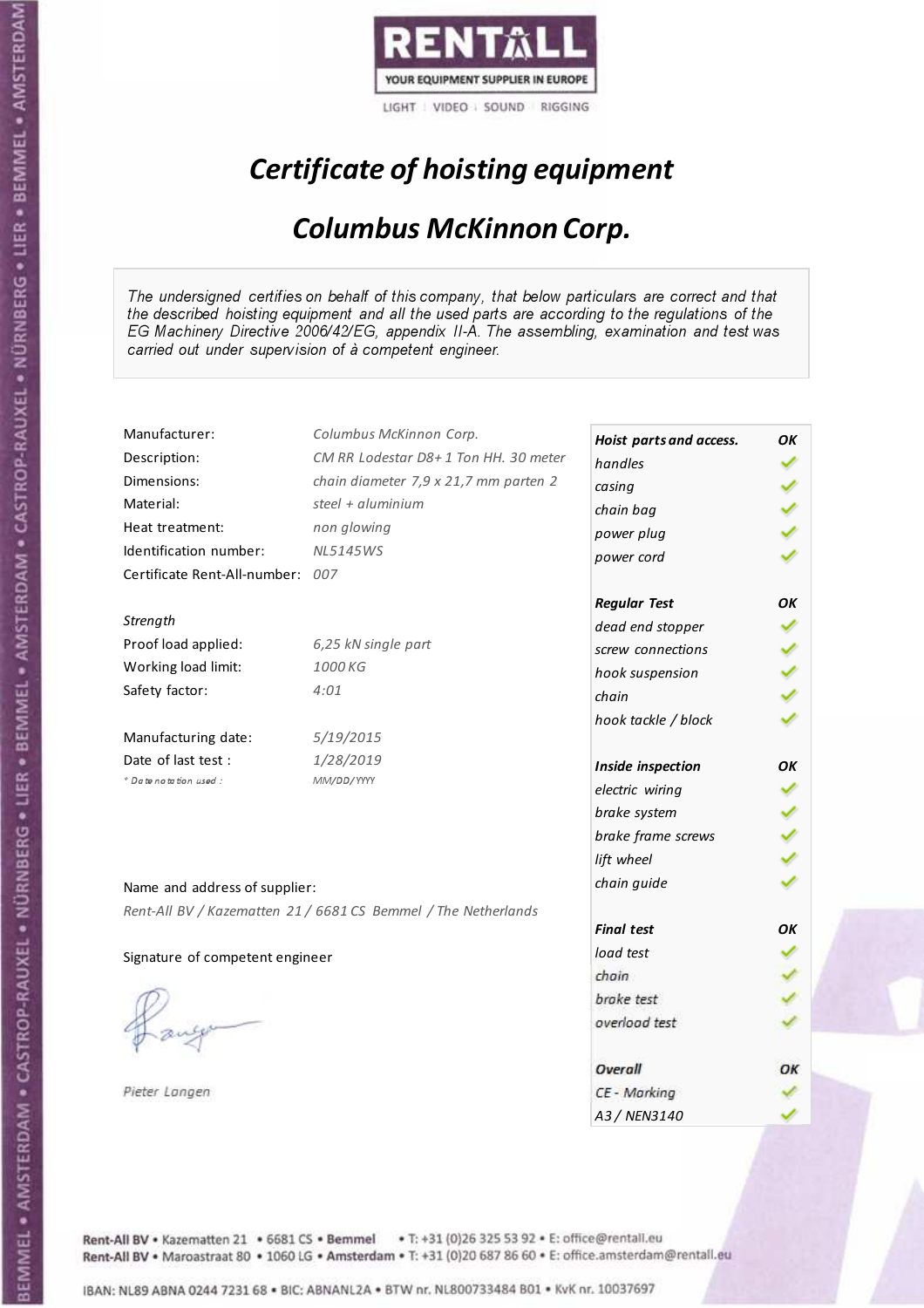

# Certificate of hoisting equipment

#### Columbus McKinnon Corp.

The undersigned certifies on behalf of this company, that below particulars are correct and that the described hoisting equipment and all the used parts are according to the regulations of the EG Machinery Directive 2006/42/EG, appendix II-A. The assembling, examination and test was carried out under supervision of à competent engineer.

| Manufacturer:                    | Columbus McKinnon Corp.                                        | Hoist parts and access. | OΚ |
|----------------------------------|----------------------------------------------------------------|-------------------------|----|
| Description:                     | CM RR Lodestar D8+1 Ton HH. 30 meter                           | handles                 | ✓  |
| Dimensions:                      | chain diameter 7,9 x 21,7 mm parten 2                          | casing                  |    |
| Material:                        | steel + aluminium                                              | chain bag               |    |
| Heat treatment:                  | non glowing                                                    | power plug              |    |
| Identification number:           | <b>NL5147WS</b>                                                | power cord              |    |
| Certificate Rent-All-number: 008 |                                                                |                         |    |
|                                  |                                                                | <b>Regular Test</b>     | ΟK |
| Strength                         |                                                                | dead end stopper        |    |
| Proof load applied:              | 6,25 kN single part                                            | screw connections       |    |
| Working load limit:              | 1000 KG                                                        | hook suspension         | ✔  |
| Safety factor:                   | 4:01                                                           | chain                   |    |
|                                  |                                                                | hook tackle / block     |    |
| Manufacturing date:              | 5/19/2015                                                      |                         |    |
| Date of last test :              | 9/3/2018                                                       | Inside inspection       | ОΚ |
| + Date notation used:            | MM/DD/YYYY                                                     | electric wiring         |    |
|                                  |                                                                | brake system            |    |
|                                  |                                                                | brake frame screws      |    |
|                                  |                                                                | lift wheel              |    |
| Name and address of supplier:    |                                                                | chain guide             |    |
|                                  | Rent-All BV / Kazematten 21 / 6681 CS Bemmel / The Netherlands |                         |    |
|                                  |                                                                | <b>Final test</b>       | OK |
| Signature of competent engineer  |                                                                | load test               |    |
|                                  |                                                                | chain                   |    |
|                                  |                                                                | brake test              |    |
|                                  |                                                                | overload test           |    |
|                                  |                                                                | Overall                 | ОК |
| Pieter Langen                    |                                                                | CE - Marking            |    |
|                                  |                                                                | A3 / NEN3140            |    |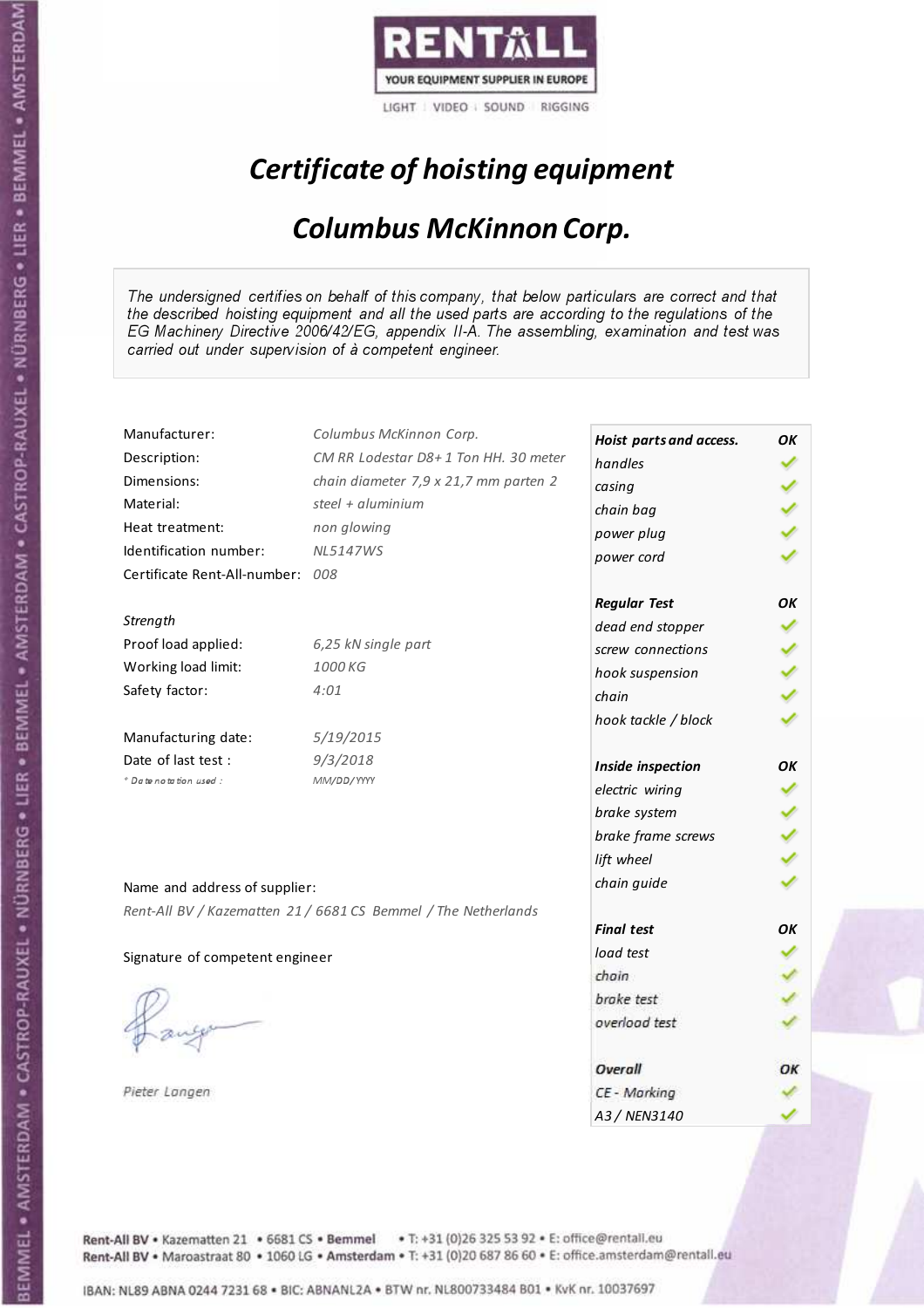

# Certificate of hoisting equipment

#### Columbus McKinnon Corp.

The undersigned certifies on behalf of this company, that below particulars are correct and that the described hoisting equipment and all the used parts are according to the regulations of the EG Machinery Directive 2006/42/EG, appendix II-A. The assembling, examination and test was carried out under supervision of à competent engineer.

| Manufacturer:                    | Columbus McKinnon Corp.                                        | Hoist parts and access. | OΚ |
|----------------------------------|----------------------------------------------------------------|-------------------------|----|
| Description:                     | CM RR Lodestar D8+1 Ton HH. 30 meter                           | handles                 | ✓  |
| Dimensions:                      | chain diameter 7,9 x 21,7 mm parten 2                          | casing                  |    |
| Material:                        | steel + aluminium                                              | chain bag               |    |
| Heat treatment:                  | non glowing                                                    | power plug              |    |
| Identification number:           | <b>NL3791WT</b>                                                | power cord              |    |
| Certificate Rent-All-number: 009 |                                                                |                         |    |
|                                  |                                                                | <b>Regular Test</b>     | ΟK |
| Strength                         |                                                                | dead end stopper        |    |
| Proof load applied:              | 6,25 kN single part                                            | screw connections       |    |
| Working load limit:              | 1000 KG                                                        | hook suspension         | ✔  |
| Safety factor:                   | 4:01                                                           | chain                   |    |
|                                  |                                                                | hook tackle / block     |    |
| Manufacturing date:              | 11/13/2015                                                     |                         |    |
| Date of last test :              | 2/17/2020                                                      | Inside inspection       | ОΚ |
| + Date notation used:            | MM/DD/YYYY                                                     | electric wiring         |    |
|                                  |                                                                | brake system            |    |
|                                  |                                                                | brake frame screws      |    |
|                                  |                                                                | lift wheel              |    |
| Name and address of supplier:    |                                                                | chain guide             |    |
|                                  | Rent-All BV / Kazematten 21 / 6681 CS Bemmel / The Netherlands |                         |    |
|                                  |                                                                | <b>Final test</b>       | OK |
| Signature of competent engineer  |                                                                | load test               |    |
|                                  |                                                                | chain                   |    |
|                                  |                                                                | brake test              |    |
|                                  |                                                                | overload test           |    |
|                                  |                                                                | Overall                 | ОК |
| Pieter Langen                    |                                                                | CE - Marking            |    |
|                                  |                                                                | A3 / NEN3140            |    |

Rent-All BV . Kazematten 21 . 6681 CS . Bemmel . T: +31 (0)26 325 53 92 . E: office@rentall.eu Rent-All BV · Maroastraat 80 · 1060 LG · Amsterdam · T: +31 (0)20 687 86 60 · E: office.amsterdam@rentall.eu

IBAN: NL89 ABNA 0244 7231 68 . BIC: ABNANL2A . BTW nr. NL800733484 B01 . KvK nr. 10037697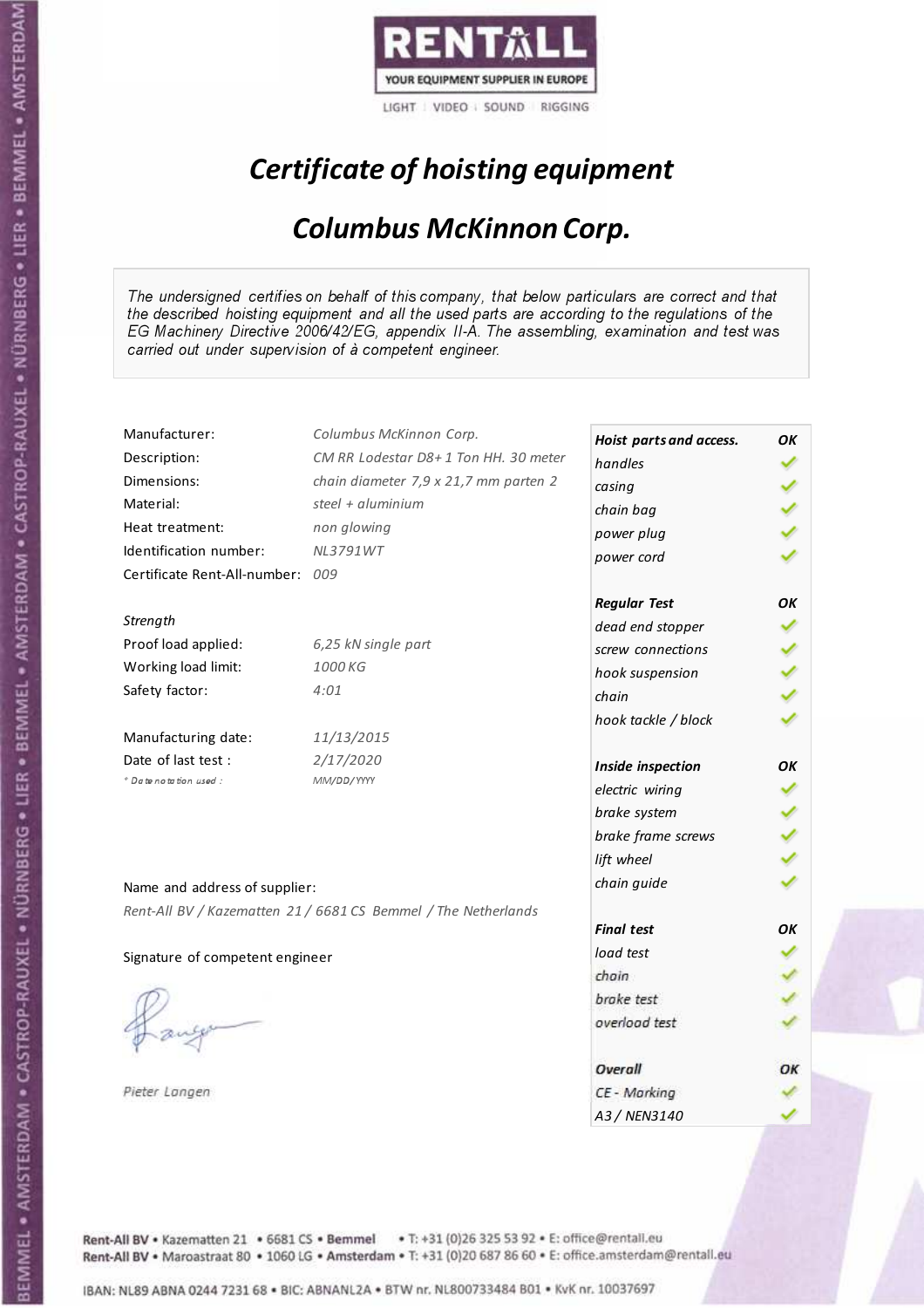

# Certificate of hoisting equipment

#### Columbus McKinnon Corp.

The undersigned certifies on behalf of this company, that below particulars are correct and that the described hoisting equipment and all the used parts are according to the regulations of the EG Machinery Directive 2006/42/EG, appendix II-A. The assembling, examination and test was carried out under supervision of à competent engineer.

| Manufacturer:                    | Columbus McKinnon Corp.                                        | Hoist parts and access. | OΚ |
|----------------------------------|----------------------------------------------------------------|-------------------------|----|
| Description:                     | CM RR Lodestar D8+1 Ton HH. 30 meter                           | handles                 | ✔  |
| Dimensions:                      | chain diameter 7,9 x 21,7 mm parten 2                          | casing                  |    |
| Material:                        | steel + aluminium                                              | chain bag               |    |
| Heat treatment:                  | non glowing                                                    | power plug              |    |
| Identification number:           | <b>NL5148WS</b>                                                | power cord              |    |
| Certificate Rent-All-number: 010 |                                                                |                         |    |
|                                  |                                                                | <b>Regular Test</b>     | ΟK |
| Strength                         |                                                                | dead end stopper        |    |
| Proof load applied:              | 6,25 kN single part                                            | screw connections       |    |
| Working load limit:              | 1000 KG                                                        | hook suspension         | ✔  |
| Safety factor:                   | 4:01                                                           | chain                   |    |
|                                  |                                                                | hook tackle / block     |    |
| Manufacturing date:              | 11/13/2015                                                     |                         |    |
| Date of last test :              | 9/3/2018                                                       | Inside inspection       | ΟK |
| * Date notation used :           | MM/DD/YYYY                                                     | electric wiring         |    |
|                                  |                                                                | brake system            |    |
|                                  |                                                                | brake frame screws      |    |
|                                  |                                                                | lift wheel              |    |
| Name and address of supplier:    |                                                                | chain guide             |    |
|                                  | Rent-All BV / Kazematten 21 / 6681 CS Bemmel / The Netherlands |                         |    |
|                                  |                                                                | <b>Final test</b>       | ОΚ |
| Signature of competent engineer  |                                                                | load test               |    |
|                                  |                                                                | chain                   |    |
|                                  |                                                                | brake test              |    |
|                                  |                                                                | overload test           |    |
|                                  |                                                                | Overall                 | ОК |
| Pieter Langen                    |                                                                | CE - Marking            |    |
|                                  |                                                                | A3 / NEN3140            |    |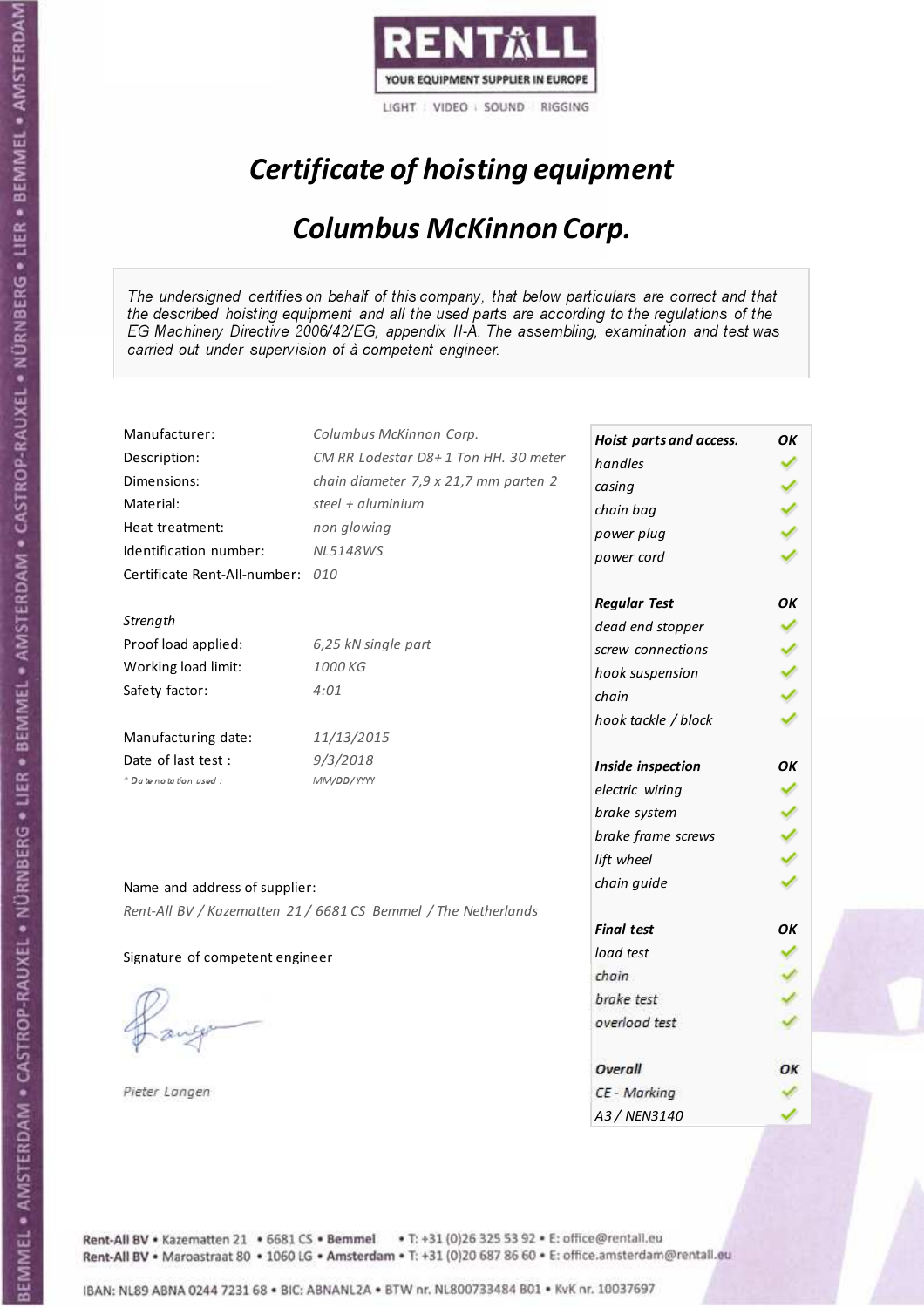

# Certificate of hoisting equipment

#### Columbus McKinnon Corp.

The undersigned certifies on behalf of this company, that below particulars are correct and that the described hoisting equipment and all the used parts are according to the regulations of the EG Machinery Directive 2006/42/EG, appendix II-A. The assembling, examination and test was carried out under supervision of à competent engineer.

| Manufacturer:                    | Columbus McKinnon Corp.                                        | Hoist parts and access. | ОΚ |
|----------------------------------|----------------------------------------------------------------|-------------------------|----|
| Description:                     | CM RR Lodestar D8+1 Ton HH. 30 meter                           | handles                 | ✓  |
| Dimensions:                      | chain diameter 7,9 x 21,7 mm parten 2                          | casing                  |    |
| Material:                        | steel + aluminium                                              | chain bag               |    |
| Heat treatment:                  | non glowing                                                    | power plug              |    |
| Identification number:           | <b>NL2607WT</b>                                                | power cord              |    |
| Certificate Rent-All-number: 011 |                                                                |                         |    |
|                                  |                                                                | <b>Regular Test</b>     | ΟK |
| Strength                         |                                                                | dead end stopper        |    |
| Proof load applied:              | 6,25 kN single part                                            | screw connections       |    |
| Working load limit:              | 1000 KG                                                        | hook suspension         | ✔  |
| Safety factor:                   | 4:01                                                           | chain                   |    |
|                                  |                                                                | hook tackle / block     |    |
| Manufacturing date:              | 11/13/2015                                                     |                         |    |
| Date of last test :              | 9/3/2018                                                       | Inside inspection       | ОК |
| * Date notation used :           | MM/DD/YYYY                                                     | electric wiring         |    |
|                                  |                                                                | brake system            |    |
|                                  |                                                                | brake frame screws      |    |
|                                  |                                                                | lift wheel              |    |
| Name and address of supplier:    |                                                                | chain guide             |    |
|                                  | Rent-All BV / Kazematten 21 / 6681 CS Bemmel / The Netherlands |                         |    |
|                                  |                                                                | <b>Final test</b>       | ΟK |
| Signature of competent engineer  |                                                                | load test               |    |
|                                  |                                                                | chain                   |    |
|                                  |                                                                | brake test              |    |
|                                  |                                                                | overload test           |    |
|                                  |                                                                | Overall                 | ОК |
| Pieter Langen                    |                                                                | CE - Marking            |    |
|                                  |                                                                | A3 / NEN3140            |    |

Rent-All BV . Kazematten 21 . 6681 CS . Bemmel . T: +31 (0)26 325 53 92 . E: office@rentall.eu Rent-All BV · Maroastraat 80 · 1060 LG · Amsterdam · T: +31 (0)20 687 86 60 · E: office.amsterdam@rentall.eu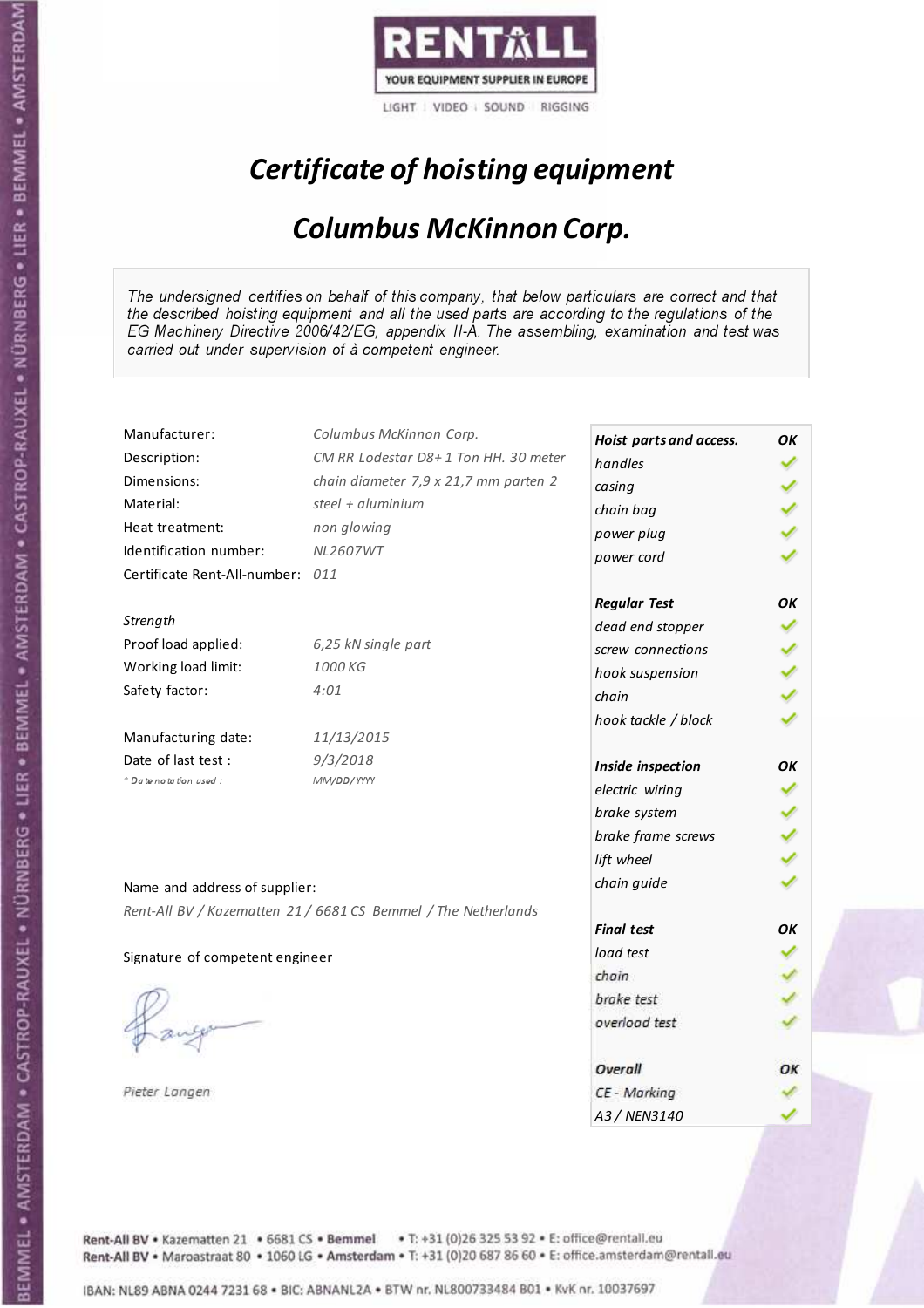

# Certificate of hoisting equipment

#### Columbus McKinnon Corp.

The undersigned certifies on behalf of this company, that below particulars are correct and that the described hoisting equipment and all the used parts are according to the regulations of the EG Machinery Directive 2006/42/EG, appendix II-A. The assembling, examination and test was carried out under supervision of à competent engineer.

| Manufacturer:                    | Columbus McKinnon Corp.                                        | Hoist parts and access. | OΚ |
|----------------------------------|----------------------------------------------------------------|-------------------------|----|
| Description:                     | CM RR Lodestar D8+1 Ton HH. 30 meter                           | handles                 | ✓  |
| Dimensions:                      | chain diameter 7,9 x 21,7 mm parten 2                          | casing                  |    |
| Material:                        | steel + aluminium                                              | chain bag               |    |
| Heat treatment:                  | non glowing                                                    | power plug              |    |
| Identification number:           | <b>NL3788WT</b>                                                | power cord              |    |
| Certificate Rent-All-number: 012 |                                                                |                         |    |
|                                  |                                                                | <b>Regular Test</b>     | ΟK |
| Strength                         |                                                                | dead end stopper        |    |
| Proof load applied:              | 6,25 kN single part                                            | screw connections       |    |
| Working load limit:              | 1000 KG                                                        | hook suspension         |    |
| Safety factor:                   | 4:01                                                           | chain                   |    |
|                                  |                                                                | hook tackle / block     |    |
| Manufacturing date:              | 11/13/2015                                                     |                         |    |
| Date of last test :              | 2/17/2020                                                      | Inside inspection       | ΟK |
| + Date notation used:            | MM/DD/YYYY                                                     | electric wiring         |    |
|                                  |                                                                | brake system            |    |
|                                  |                                                                | brake frame screws      |    |
|                                  |                                                                | lift wheel              |    |
| Name and address of supplier:    |                                                                | chain guide             |    |
|                                  | Rent-All BV / Kazematten 21 / 6681 CS Bemmel / The Netherlands |                         |    |
|                                  |                                                                | <b>Final test</b>       | ОΚ |
| Signature of competent engineer  |                                                                | load test               |    |
|                                  |                                                                | chain                   |    |
|                                  |                                                                | brake test              |    |
|                                  |                                                                | overload test           |    |
|                                  |                                                                | Overall                 | ОК |
| Pieter Langen                    |                                                                | CE - Marking            |    |
|                                  |                                                                | A3 / NEN3140            |    |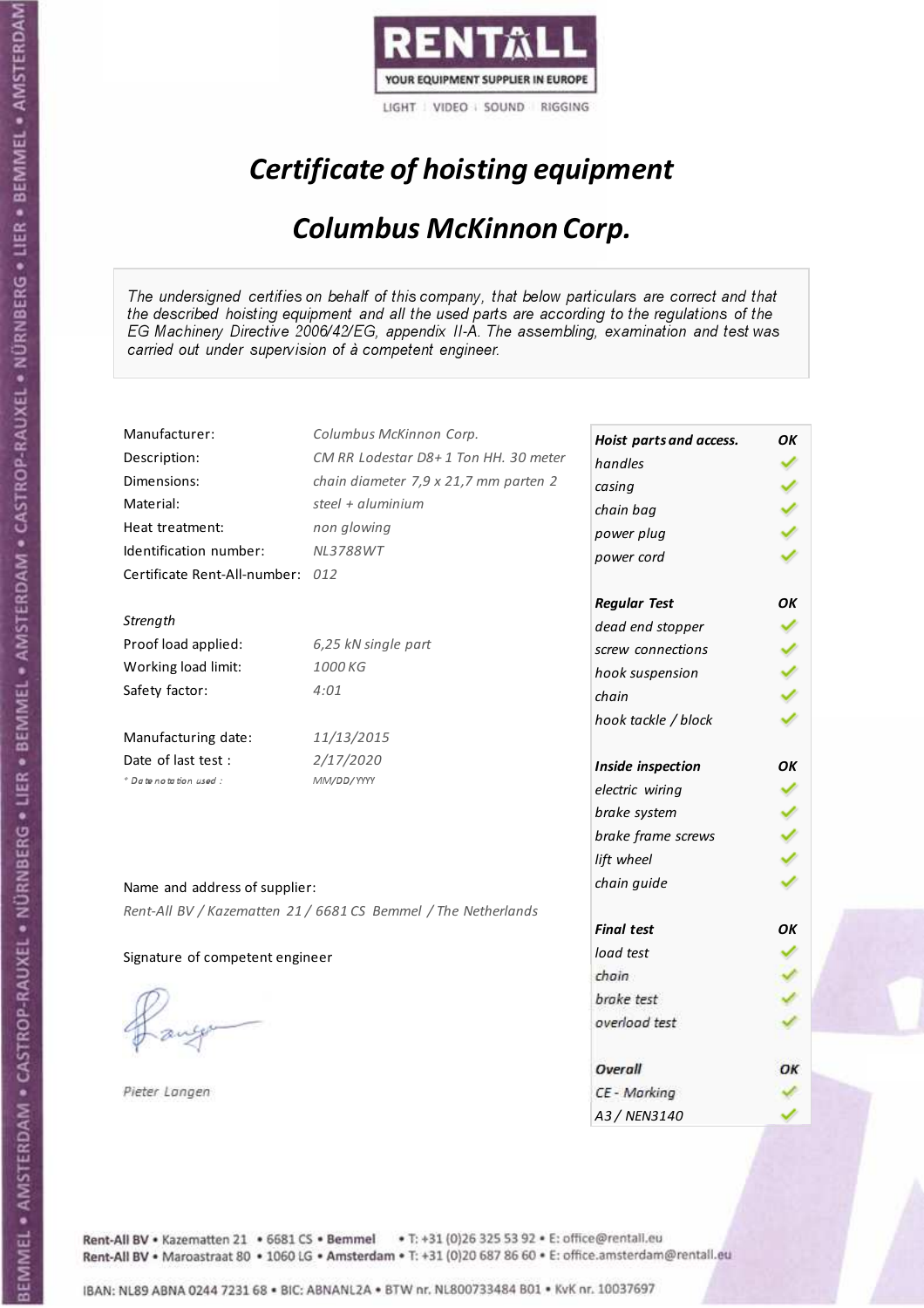

# Certificate of hoisting equipment

#### Columbus McKinnon Corp.

The undersigned certifies on behalf of this company, that below particulars are correct and that the described hoisting equipment and all the used parts are according to the regulations of the EG Machinery Directive 2006/42/EG, appendix II-A. The assembling, examination and test was carried out under supervision of à competent engineer.

| Manufacturer:                    | Columbus McKinnon Corp.                                        | Hoist parts and access. | OΚ |
|----------------------------------|----------------------------------------------------------------|-------------------------|----|
| Description:                     | CM RR Lodestar D8+1 Ton HH. 30 meter                           | handles                 | ✓  |
| Dimensions:                      | chain diameter 7,9 x 21,7 mm parten 2                          | casing                  |    |
| Material:                        | steel + aluminium                                              | chain bag               |    |
| Heat treatment:                  | non glowing                                                    | power plug              |    |
| Identification number:           | <b>NL2610WT</b>                                                | power cord              |    |
| Certificate Rent-All-number: 013 |                                                                |                         |    |
|                                  |                                                                | <b>Regular Test</b>     | ΟK |
| Strength                         |                                                                | dead end stopper        |    |
| Proof load applied:              | 6,25 kN single part                                            | screw connections       |    |
| Working load limit:              | 1000 KG                                                        | hook suspension         |    |
| Safety factor:                   | 4:01                                                           | chain                   |    |
|                                  |                                                                | hook tackle / block     |    |
| Manufacturing date:              | 11/13/2015                                                     |                         |    |
| Date of last test :              | 2/20/2020                                                      | Inside inspection       | ΟK |
| + Date notation used :           | MM/DD/YYYY                                                     | electric wiring         |    |
|                                  |                                                                | brake system            |    |
|                                  |                                                                | brake frame screws      |    |
|                                  |                                                                | lift wheel              |    |
| Name and address of supplier:    |                                                                | chain guide             |    |
|                                  | Rent-All BV / Kazematten 21 / 6681 CS Bemmel / The Netherlands |                         |    |
|                                  |                                                                | <b>Final test</b>       | ОΚ |
| Signature of competent engineer  |                                                                | load test               |    |
|                                  |                                                                | chain                   |    |
|                                  |                                                                | brake test              |    |
|                                  |                                                                | overload test           |    |
|                                  |                                                                | Overall                 | ОК |
| Pieter Langen                    |                                                                | CE - Marking            |    |
|                                  |                                                                | A3 / NEN3140            |    |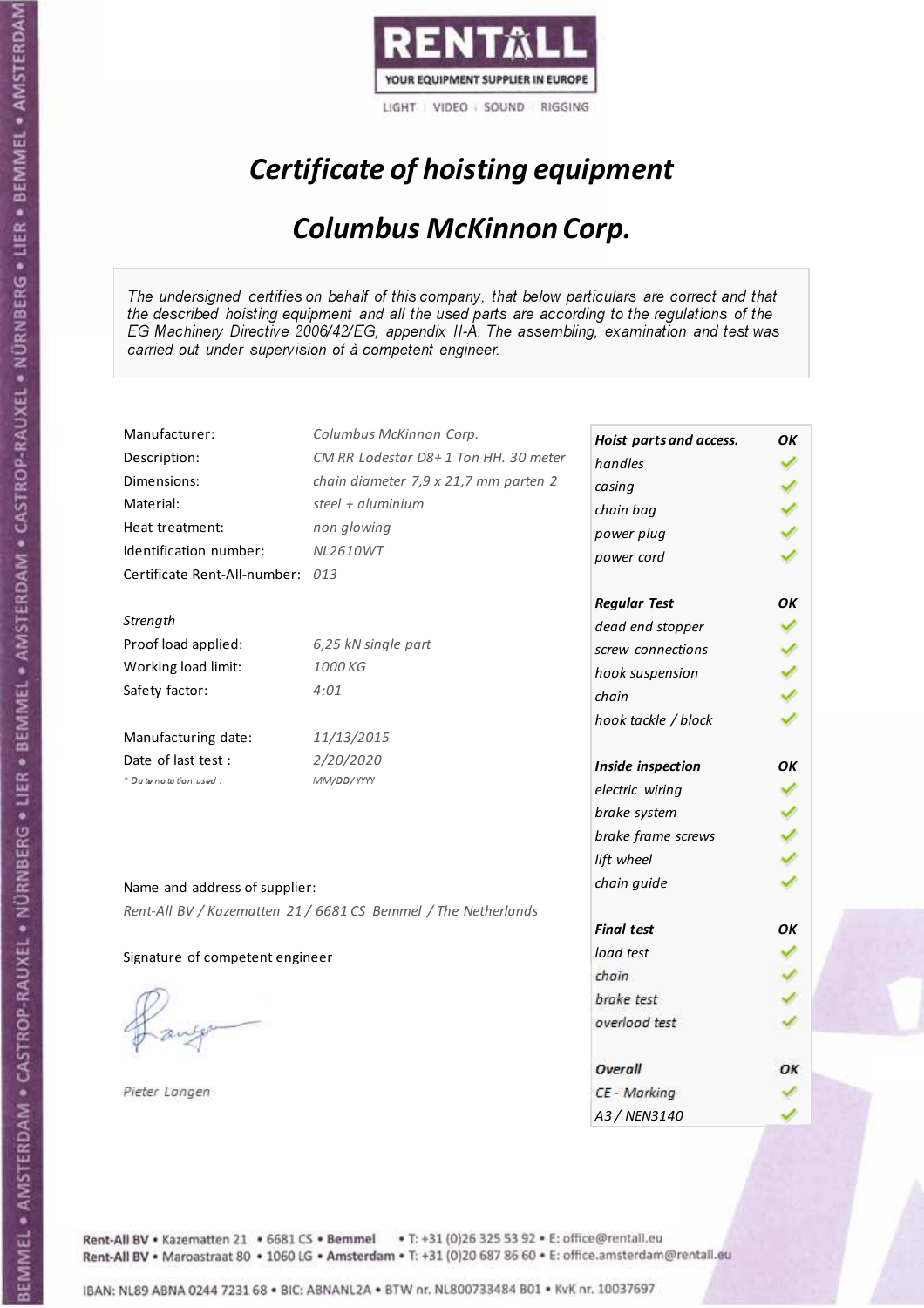

# Certificate of hoisting equipment

#### Columbus McKinnon Corp.

The undersigned certifies on behalf of this company, that below particulars are correct and that the described hoisting equipment and all the used parts are according to the regulations of the EG Machinery Directive 2006/42/EG, appendix II-A. The assembling, examination and test was carried out under supervision of à competent engineer.

| Manufacturer:                    | Columbus McKinnon Corp.                                        | Hoist parts and access. | OΚ |
|----------------------------------|----------------------------------------------------------------|-------------------------|----|
| Description:                     | CM RR Lodestar D8+1 Ton HH. 30 meter                           | handles                 | ✔  |
| Dimensions:                      | chain diameter 7,9 x 21,7 mm parten 2                          | casing                  |    |
| Material:                        | steel + aluminium                                              | chain bag               |    |
| Heat treatment:                  | non glowing                                                    | power plug              |    |
| Identification number:           | <b>NL5539VQ</b>                                                | power cord              |    |
| Certificate Rent-All-number: 014 |                                                                |                         |    |
|                                  |                                                                | <b>Regular Test</b>     | OΚ |
| Strength                         |                                                                | dead end stopper        |    |
| Proof load applied:              | 6,25 kN single part                                            | screw connections       |    |
| Working load limit:              | 1000 KG                                                        | hook suspension         |    |
| Safety factor:                   | 4:01                                                           | chain                   |    |
|                                  |                                                                | hook tackle / block     |    |
| Manufacturing date:              | 11/13/2015                                                     |                         |    |
| Date of last test :              | 9/3/2018                                                       | Inside inspection       | ΟK |
| * Date notation used :           | MM/DD/YYYY                                                     | electric wiring         |    |
|                                  |                                                                | brake system            |    |
|                                  |                                                                | brake frame screws      |    |
|                                  |                                                                | lift wheel              |    |
| Name and address of supplier:    |                                                                | chain guide             |    |
|                                  | Rent-All BV / Kazematten 21 / 6681 CS Bemmel / The Netherlands |                         |    |
|                                  |                                                                | <b>Final test</b>       | ΟK |
| Signature of competent engineer  |                                                                | load test               |    |
|                                  |                                                                | chain                   |    |
|                                  |                                                                | brake test              |    |
|                                  |                                                                | overload test           |    |
|                                  |                                                                | Overall                 | ОК |
| Pieter Langen                    |                                                                | CE - Marking            |    |
|                                  |                                                                | A3 / NEN3140            |    |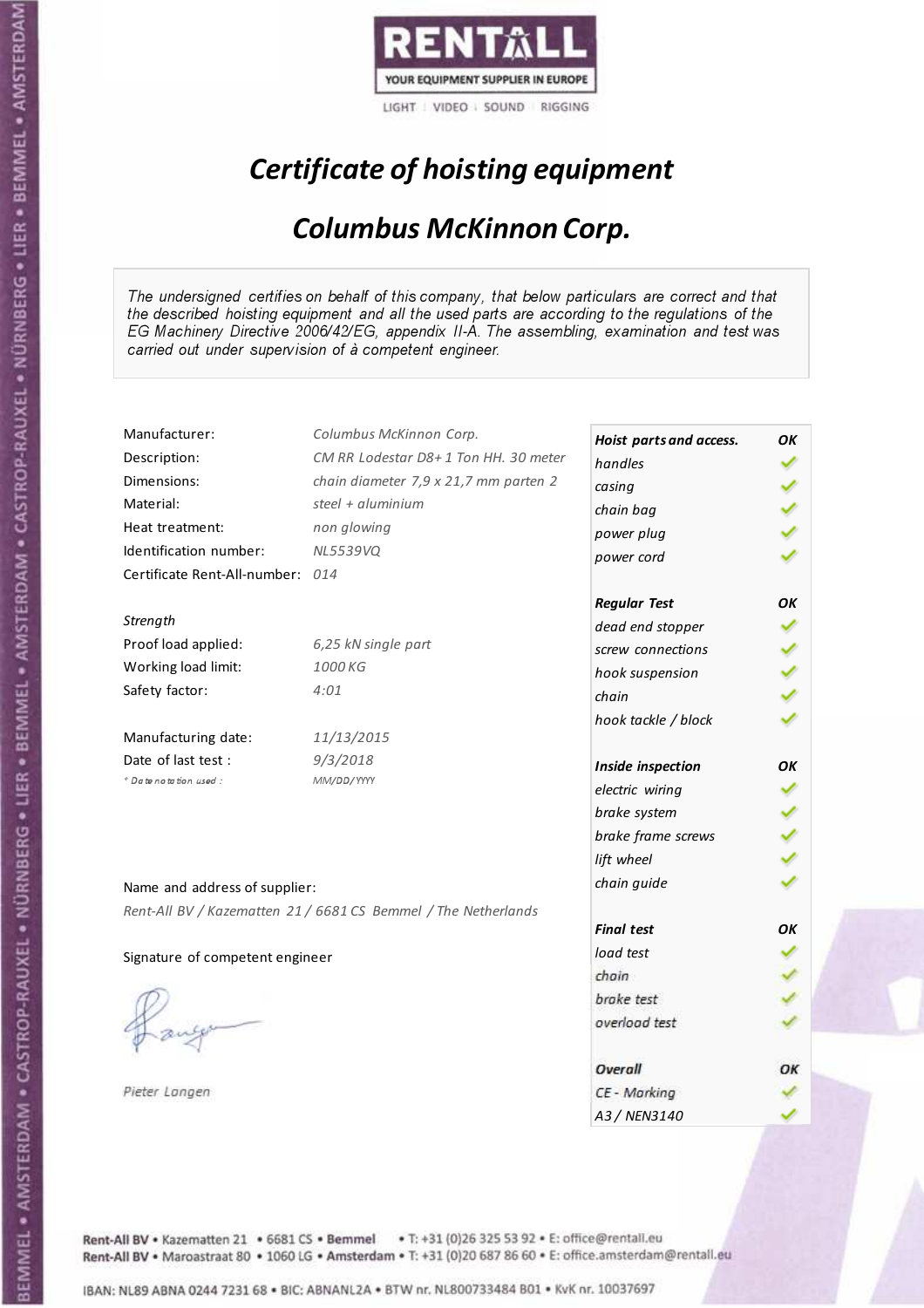

# Certificate of hoisting equipment

#### Columbus McKinnon Corp.

The undersigned certifies on behalf of this company, that below particulars are correct and that the described hoisting equipment and all the used parts are according to the regulations of the EG Machinery Directive 2006/42/EG, appendix II-A. The assembling, examination and test was carried out under supervision of à competent engineer.

| Manufacturer:                    | Columbus McKinnon Corp.                                        | Hoist parts and access. | OΚ |
|----------------------------------|----------------------------------------------------------------|-------------------------|----|
| Description:                     | CM RR Lodestar D8+1 Ton HH. 30 meter                           | handles                 | ✔  |
| Dimensions:                      | chain diameter 7,9 x 21,7 mm parten 2                          | casing                  |    |
| Material:                        | steel + aluminium                                              | chain bag               |    |
| Heat treatment:                  | non glowing                                                    | power plug              |    |
| Identification number:           | <b>NL3787WT</b>                                                | power cord              |    |
| Certificate Rent-All-number: 015 |                                                                |                         |    |
|                                  |                                                                | <b>Regular Test</b>     | ΟK |
| Strength                         |                                                                | dead end stopper        |    |
| Proof load applied:              | 6,25 kN single part                                            | screw connections       |    |
| Working load limit:              | 1000 KG                                                        | hook suspension         | ✔  |
| Safety factor:                   | 4:01                                                           | chain                   |    |
|                                  |                                                                | hook tackle / block     |    |
| Manufacturing date:              | 11/13/2015                                                     |                         |    |
| Date of last test :              | 9/3/2018                                                       | Inside inspection       | ΟK |
| * Date notation used :           | MM/DD/YYYY                                                     | electric wiring         |    |
|                                  |                                                                | brake system            |    |
|                                  |                                                                | brake frame screws      |    |
|                                  |                                                                | lift wheel              |    |
| Name and address of supplier:    |                                                                | chain guide             |    |
|                                  | Rent-All BV / Kazematten 21 / 6681 CS Bemmel / The Netherlands |                         |    |
|                                  |                                                                | <b>Final test</b>       | ОΚ |
| Signature of competent engineer  |                                                                | load test               |    |
|                                  |                                                                | chain                   |    |
|                                  |                                                                | brake test              |    |
|                                  |                                                                | overload test           |    |
|                                  |                                                                | Overall                 | ОК |
| Pieter Langen                    |                                                                | CE - Marking            |    |
|                                  |                                                                | A3 / NEN3140            |    |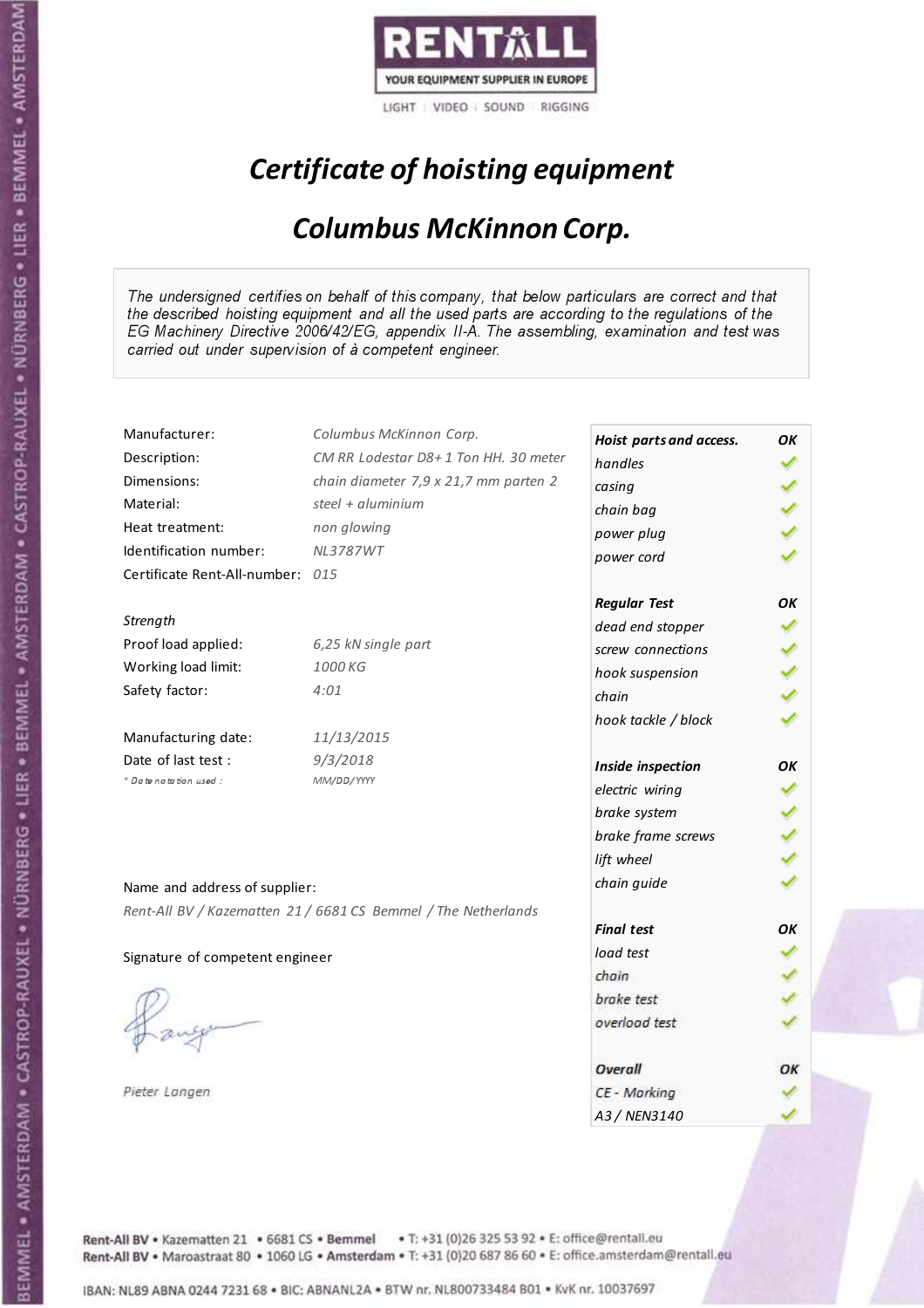

# Certificate of hoisting equipment

#### Columbus McKinnon Corp.

The undersigned certifies on behalf of this company, that below particulars are correct and that the described hoisting equipment and all the used parts are according to the regulations of the EG Machinery Directive 2006/42/EG, appendix II-A. The assembling, examination and test was carried out under supervision of à competent engineer.

| Manufacturer:                    | Columbus McKinnon Corp.                                        | Hoist parts and access. | OΚ |
|----------------------------------|----------------------------------------------------------------|-------------------------|----|
| Description:                     | CM RR Lodestar D8+1 Ton HH. 30 meter                           | handles                 | ✓  |
| Dimensions:                      | chain diameter 7,9 x 21,7 mm parten 2                          | casing                  |    |
| Material:                        | steel + $\alpha$ luminium                                      | chain bag               |    |
| Heat treatment:                  | non glowing                                                    | power plug              |    |
| Identification number:           | <b>NL5143WS</b>                                                | power cord              |    |
| Certificate Rent-All-number: 016 |                                                                |                         |    |
|                                  |                                                                | <b>Regular Test</b>     | ОΚ |
| Strength                         |                                                                | dead end stopper        |    |
| Proof load applied:              | 6,25 kN single part                                            | screw connections       |    |
| Working load limit:              | 1000 KG                                                        | hook suspension         | ✔  |
| Safety factor:                   | 4:01                                                           | chain                   |    |
|                                  |                                                                | hook tackle / block     |    |
| Manufacturing date:              | 11/13/2015                                                     |                         |    |
| Date of last test :              | 2/17/2020                                                      | Inside inspection       | ОΚ |
| * Date notation used :           | MM/DD/YYYY                                                     | electric wiring         |    |
|                                  |                                                                | brake system            |    |
|                                  |                                                                | brake frame screws      |    |
|                                  |                                                                | lift wheel              |    |
| Name and address of supplier:    |                                                                | chain guide             |    |
|                                  | Rent-All BV / Kazematten 21 / 6681 CS Bemmel / The Netherlands |                         |    |
|                                  |                                                                | <b>Final test</b>       | ΟK |
| Signature of competent engineer  |                                                                | load test               |    |
|                                  |                                                                | chain                   |    |
|                                  |                                                                | brake test              |    |
|                                  |                                                                | overload test           |    |
|                                  |                                                                | Overall                 | ОК |
| Pieter Langen                    |                                                                | CE - Marking            |    |
|                                  |                                                                | A3 / NEN3140            |    |

Rent-All BV . Kazematten 21 . 6681 CS . Bemmel . T: +31 (0)26 325 53 92 . E: office@rentall.eu Rent-All BV · Maroastraat 80 · 1060 LG · Amsterdam · T: +31 (0)20 687 86 60 · E: office.amsterdam@rentall.eu

IBAN: NL89 ABNA 0244 7231 68 . BIC: ABNANL2A . BTW nr. NL800733484 B01 . KvK nr. 10037697

Pie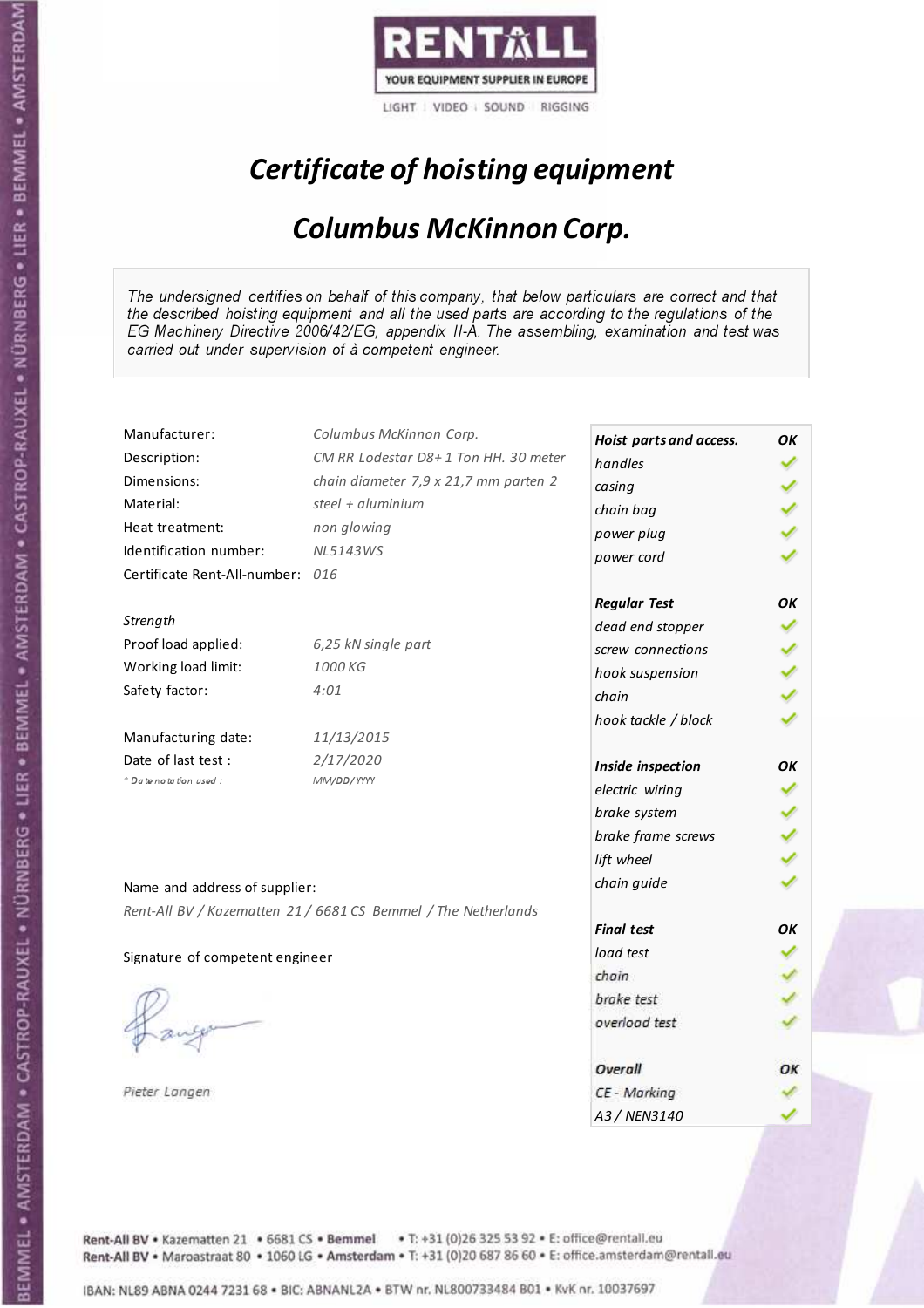

# Certificate of hoisting equipment

#### Columbus McKinnon Corp.

The undersigned certifies on behalf of this company, that below particulars are correct and that the described hoisting equipment and all the used parts are according to the regulations of the EG Machinery Directive 2006/42/EG, appendix II-A. The assembling, examination and test was carried out under supervision of à competent engineer.

| Manufacturer:                    | Columbus McKinnon Corp.                                        | Hoist parts and access. | OΚ |
|----------------------------------|----------------------------------------------------------------|-------------------------|----|
| Description:                     | CM RR Lodestar D8+1 Ton HH. 30 meter                           | handles                 | ✓  |
| Dimensions:                      | chain diameter 7,9 x 21,7 mm parten 2                          | casing                  |    |
| Material:                        | steel + $\alpha$ luminium                                      | chain bag               |    |
| Heat treatment:                  | non glowing                                                    | power plug              |    |
| Identification number:           | <b>NL3789WT</b>                                                | power cord              |    |
| Certificate Rent-All-number: 017 |                                                                |                         |    |
|                                  |                                                                | <b>Regular Test</b>     | ОΚ |
| Strength                         |                                                                | dead end stopper        |    |
| Proof load applied:              | 6,25 kN single part                                            | screw connections       |    |
| Working load limit:              | 1000 KG                                                        | hook suspension         | ✔  |
| Safety factor:                   | 4:01                                                           | chain                   |    |
|                                  |                                                                | hook tackle / block     |    |
| Manufacturing date:              | 11/13/2015                                                     |                         |    |
| Date of last test :              | 9/3/2018                                                       | Inside inspection       | ОΚ |
| * Date notation used :           | MM/DD/YYYY                                                     | electric wiring         |    |
|                                  |                                                                | brake system            |    |
|                                  |                                                                | brake frame screws      |    |
|                                  |                                                                | lift wheel              |    |
| Name and address of supplier:    |                                                                | chain guide             |    |
|                                  | Rent-All BV / Kazematten 21 / 6681 CS Bemmel / The Netherlands |                         |    |
|                                  |                                                                | <b>Final test</b>       | ΟK |
| Signature of competent engineer  |                                                                | load test               |    |
|                                  |                                                                | chain                   |    |
|                                  |                                                                | brake test              |    |
|                                  |                                                                | overload test           |    |
|                                  |                                                                | Overall                 | ОК |
| Pieter Langen                    |                                                                | CE - Marking            |    |
|                                  |                                                                | A3 / NEN3140            |    |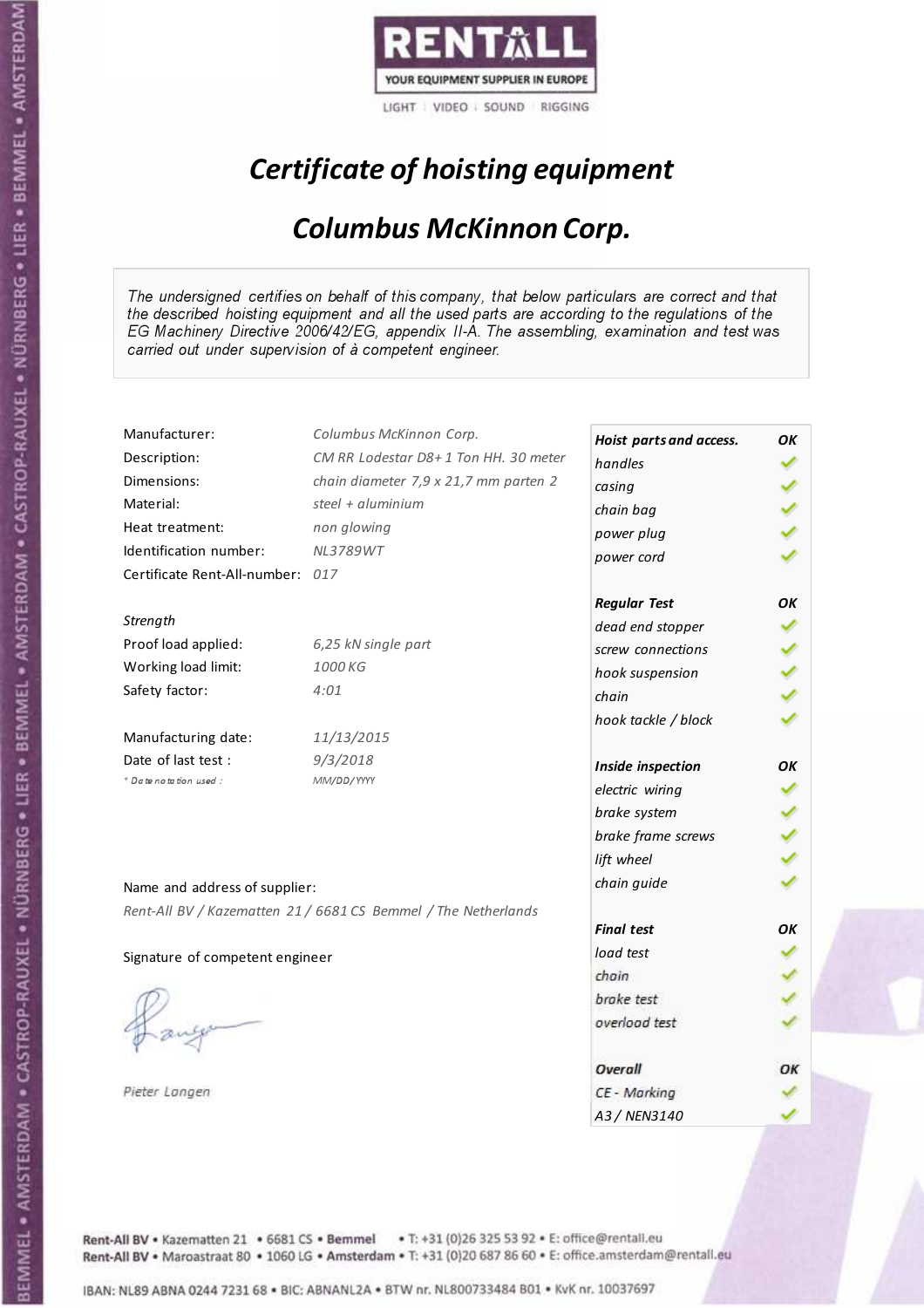

# Certificate of hoisting equipment

#### Columbus McKinnon Corp.

The undersigned certifies on behalf of this company, that below particulars are correct and that the described hoisting equipment and all the used parts are according to the regulations of the EG Machinery Directive 2006/42/EG, appendix II-A. The assembling, examination and test was carried out under supervision of à competent engineer.

| Manufacturer:                    | Columbus McKinnon Corp.                                        | Hoist parts and access. | OΚ |
|----------------------------------|----------------------------------------------------------------|-------------------------|----|
| Description:                     | CM RR Lodestar D8+1 Ton HH. 30 meter                           | handles                 | ✓  |
| Dimensions:                      | chain diameter 7,9 x 21,7 mm parten 2                          | casing                  |    |
| Material:                        | steel + $\alpha$ luminium                                      | chain bag               |    |
| Heat treatment:                  | non glowing                                                    | power plug              |    |
| Identification number:           | <b>NL5144WS</b>                                                | power cord              |    |
| Certificate Rent-All-number: 018 |                                                                |                         |    |
|                                  |                                                                | <b>Regular Test</b>     | ОΚ |
| Strength                         |                                                                | dead end stopper        |    |
| Proof load applied:              | 6,25 kN single part                                            | screw connections       |    |
| Working load limit:              | 1000 KG                                                        | hook suspension         | ✔  |
| Safety factor:                   | 4:01                                                           | chain                   |    |
|                                  |                                                                | hook tackle / block     |    |
| Manufacturing date:              | 11/13/2015                                                     |                         |    |
| Date of last test :              | 2/19/2020                                                      | Inside inspection       | ОΚ |
| * Date notation used :           | MM/DD/YYYY                                                     | electric wiring         |    |
|                                  |                                                                | brake system            |    |
|                                  |                                                                | brake frame screws      |    |
|                                  |                                                                | lift wheel              |    |
| Name and address of supplier:    |                                                                | chain guide             |    |
|                                  | Rent-All BV / Kazematten 21 / 6681 CS Bemmel / The Netherlands |                         |    |
|                                  |                                                                | <b>Final test</b>       | ΟK |
| Signature of competent engineer  |                                                                | load test               |    |
|                                  |                                                                | chain                   |    |
|                                  |                                                                | brake test              |    |
|                                  |                                                                | overload test           |    |
|                                  |                                                                | Overall                 | ОК |
| Pieter Langen                    |                                                                | CE - Marking            |    |
|                                  |                                                                | A3 / NEN3140            |    |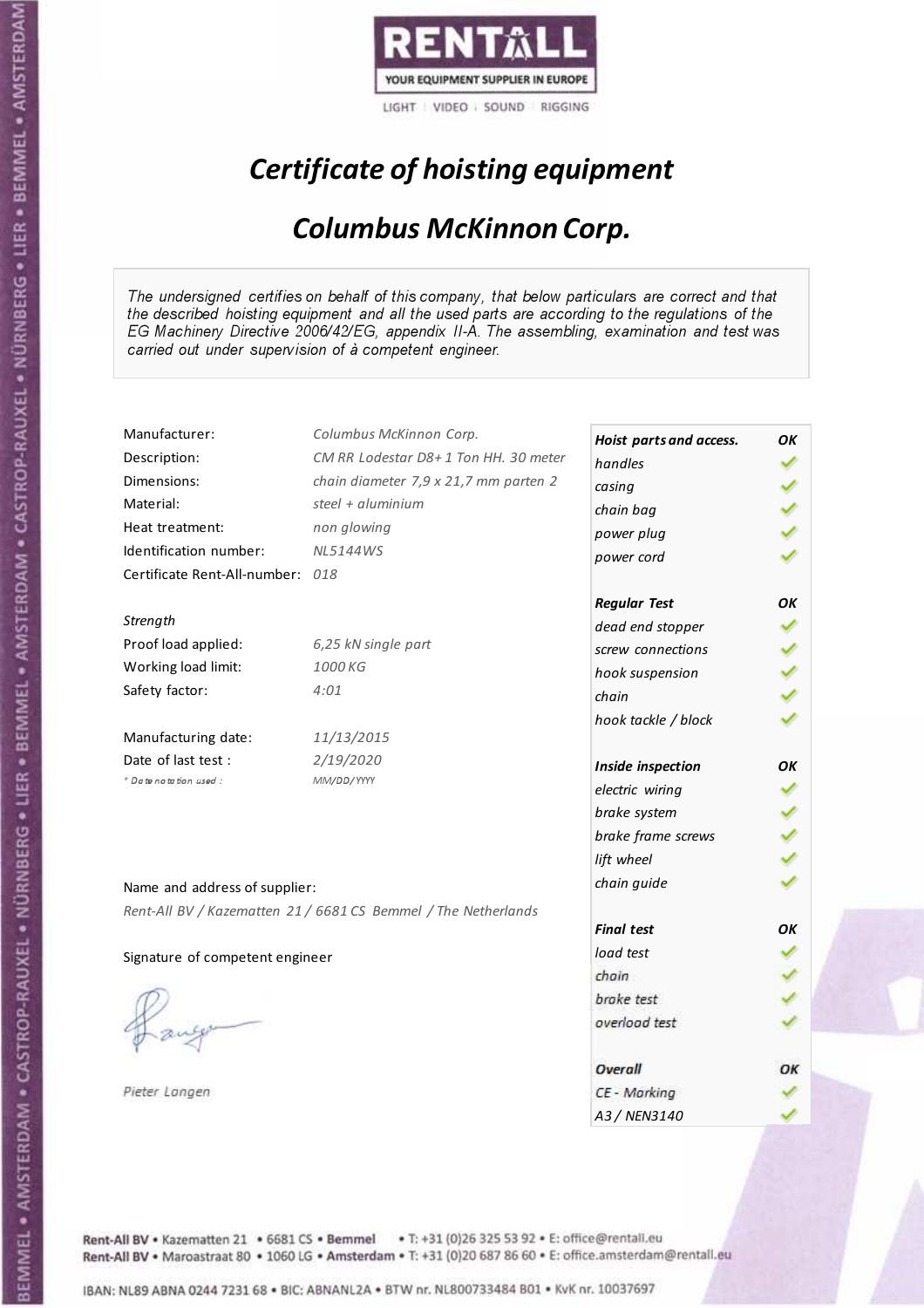

# Certificate of hoisting equipment

#### Columbus McKinnon Corp.

The undersigned certifies on behalf of this company, that below particulars are correct and that the described hoisting equipment and all the used parts are according to the regulations of the EG Machinery Directive 2006/42/EG, appendix II-A. The assembling, examination and test was carried out under supervision of à competent engineer.

| Manufacturer:                    | Columbus McKinnon Corp.                                        | Hoist parts and access. | ОΚ |
|----------------------------------|----------------------------------------------------------------|-------------------------|----|
| Description:                     | CM RR Lodestar D8+1 Ton HH. 30 meter                           | handles                 | ✓  |
| Dimensions:                      | chain diameter 7,9 x 21,7 mm parten 2                          | casing                  |    |
| Material:                        | steel + aluminium                                              | chain bag               |    |
| Heat treatment:                  | non glowing                                                    | power plug              |    |
| Identification number:           | <b>NL5146WS</b>                                                | power cord              |    |
| Certificate Rent-All-number: 019 |                                                                |                         |    |
|                                  |                                                                | <b>Regular Test</b>     | ΟK |
| Strength                         |                                                                | dead end stopper        |    |
| Proof load applied:              | 6,25 kN single part                                            | screw connections       |    |
| Working load limit:              | 1000 KG                                                        | hook suspension         | ✔  |
| Safety factor:                   | 4:01                                                           | chain                   |    |
|                                  |                                                                | hook tackle / block     |    |
| Manufacturing date:              | 11/13/2015                                                     |                         |    |
| Date of last test :              | 12/23/2019                                                     | Inside inspection       | ОК |
| * Date notation used :           | MM/DD/YYYY                                                     | electric wiring         |    |
|                                  |                                                                | brake system            |    |
|                                  |                                                                | brake frame screws      |    |
|                                  |                                                                | lift wheel              |    |
| Name and address of supplier:    |                                                                | chain guide             |    |
|                                  | Rent-All BV / Kazematten 21 / 6681 CS Bemmel / The Netherlands |                         |    |
|                                  |                                                                | <b>Final test</b>       | ΟK |
| Signature of competent engineer  |                                                                | load test               |    |
|                                  |                                                                | chain                   |    |
|                                  |                                                                | brake test              |    |
|                                  |                                                                | overload test           |    |
|                                  |                                                                | Overall                 | ОК |
| Pieter Langen                    |                                                                | CE - Marking            |    |
|                                  |                                                                | A3 / NEN3140            |    |

Rent-All BV . Kazematten 21 . 6681 CS . Bemmel . T: +31 (0)26 325 53 92 . E: office@rentall.eu Rent-All BV · Maroastraat 80 · 1060 LG · Amsterdam · T: +31 (0)20 687 86 60 · E: office.amsterdam@rentall.eu

IBAN: NL89 ABNA 0244 7231 68 . BIC: ABNANL2A . BTW nr. NL800733484 B01 . KvK nr. 10037697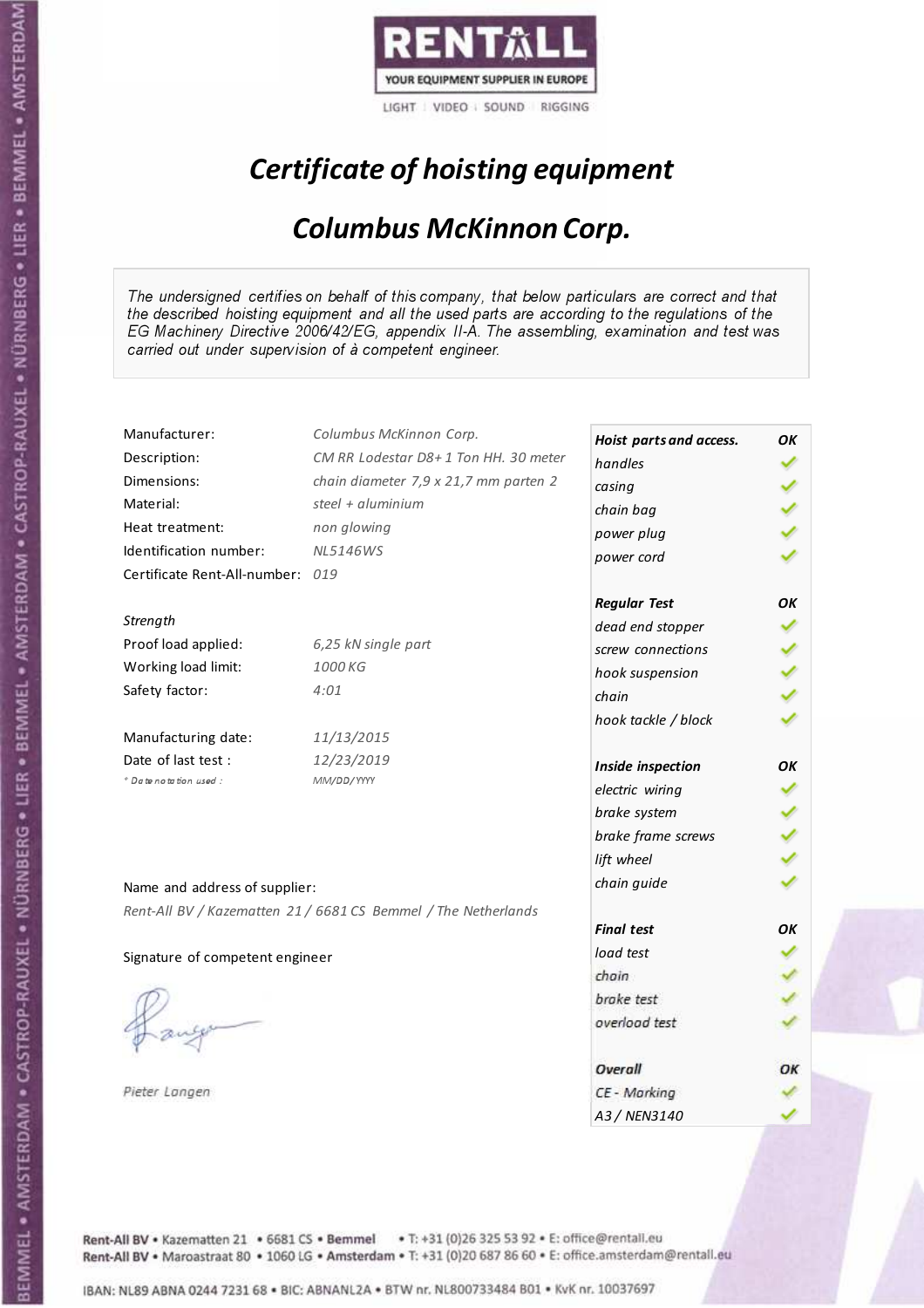

# Certificate of hoisting equipment

#### Columbus McKinnon Corp.

The undersigned certifies on behalf of this company, that below particulars are correct and that the described hoisting equipment and all the used parts are according to the regulations of the EG Machinery Directive 2006/42/EG, appendix II-A. The assembling, examination and test was carried out under supervision of à competent engineer.

| Manufacturer:                    | Columbus McKinnon Corp.                                        | Hoist parts and access. | OΚ |
|----------------------------------|----------------------------------------------------------------|-------------------------|----|
| Description:                     | CM RR Lodestar D8+1 Ton HH. 30 meter                           | handles                 | ✓  |
| Dimensions:                      | chain diameter 7,9 x 21,7 mm parten 2                          | casing                  |    |
| Material:                        | steel + aluminium                                              | chain bag               |    |
| Heat treatment:                  | non glowing                                                    | power plug              |    |
| Identification number:           | <b>NL3793WT</b>                                                | power cord              |    |
| Certificate Rent-All-number: 020 |                                                                |                         |    |
|                                  |                                                                | <b>Regular Test</b>     | ΟK |
| Strength                         |                                                                | dead end stopper        |    |
| Proof load applied:              | 6,25 kN single part                                            | screw connections       |    |
| Working load limit:              | 1000 KG                                                        | hook suspension         | ✔  |
| Safety factor:                   | 4:01                                                           | chain                   |    |
|                                  |                                                                | hook tackle / block     |    |
| Manufacturing date:              | 11/13/2015                                                     |                         |    |
| Date of last test :              | 2/17/2020                                                      | Inside inspection       | ОΚ |
| + Date notation used:            | MM/DD/YYYY                                                     | electric wiring         |    |
|                                  |                                                                | brake system            |    |
|                                  |                                                                | brake frame screws      |    |
|                                  |                                                                | lift wheel              |    |
| Name and address of supplier:    |                                                                | chain guide             |    |
|                                  | Rent-All BV / Kazematten 21 / 6681 CS Bemmel / The Netherlands |                         |    |
|                                  |                                                                | <b>Final test</b>       | OK |
| Signature of competent engineer  |                                                                | load test               |    |
|                                  |                                                                | chain                   |    |
|                                  |                                                                | brake test              |    |
|                                  |                                                                | overload test           |    |
|                                  |                                                                | Overall                 | ОК |
| Pieter Langen                    |                                                                | CE - Marking            |    |
|                                  |                                                                | A3 / NEN3140            |    |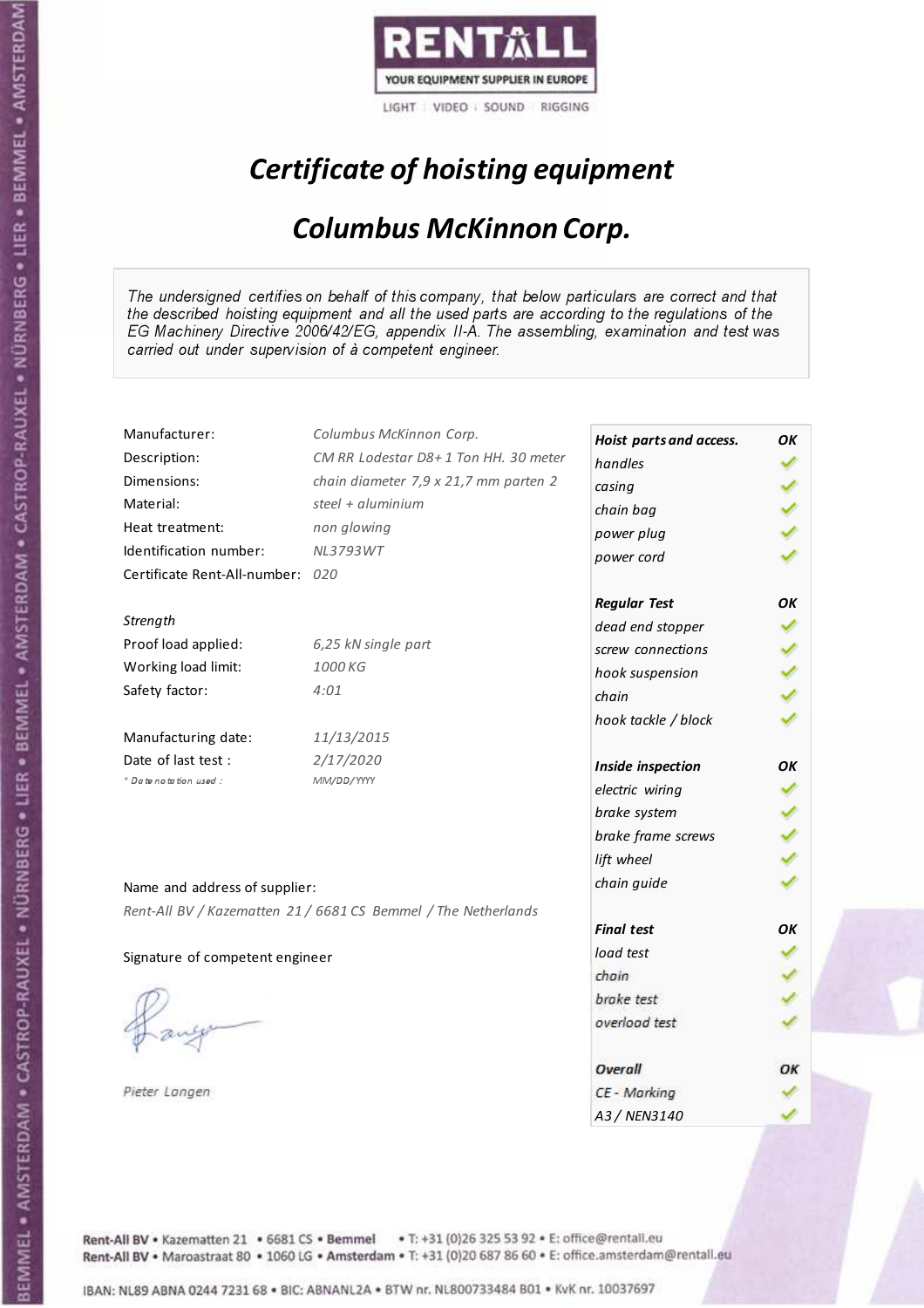

# Certificate of hoisting equipment

#### Columbus McKinnon Corp.

The undersigned certifies on behalf of this company, that below particulars are correct and that the described hoisting equipment and all the used parts are according to the regulations of the EG Machinery Directive 2006/42/EG, appendix II-A. The assembling, examination and test was carried out under supervision of à competent engineer.

| Manufacturer:                    | Columbus McKinnon Corp.                                        | Hoist parts and access. | OΚ |
|----------------------------------|----------------------------------------------------------------|-------------------------|----|
| Description:                     | CM RR Lodestar D8+1 Ton HH. 30 meter                           | handles                 | ✓  |
| Dimensions:                      | chain diameter 7,9 x 21,7 mm parten 2                          | casing                  |    |
| Material:                        | steel + aluminium                                              | chain bag               |    |
| Heat treatment:                  | non glowing                                                    | power plug              |    |
| Identification number:           | <b>NL2608WT</b>                                                | power cord              |    |
| Certificate Rent-All-number: 021 |                                                                |                         |    |
|                                  |                                                                | <b>Regular Test</b>     | ОΚ |
| Strength                         |                                                                | dead end stopper        |    |
| Proof load applied:              | 6,25 kN single part                                            | screw connections       |    |
| Working load limit:              | 1000 KG                                                        | hook suspension         |    |
| Safety factor:                   | 4:01                                                           | chain                   |    |
|                                  |                                                                | hook tackle / block     |    |
| Manufacturing date:              | 11/13/2015                                                     |                         |    |
| Date of last test :              | 2/17/2020                                                      | Inside inspection       | ΟK |
| + Date notation used :           | MM/DD/YYYY                                                     | electric wiring         |    |
|                                  |                                                                | brake system            |    |
|                                  |                                                                | brake frame screws      |    |
|                                  |                                                                | lift wheel              |    |
| Name and address of supplier:    |                                                                | chain guide             |    |
|                                  | Rent-All BV / Kazematten 21 / 6681 CS Bemmel / The Netherlands |                         |    |
|                                  |                                                                | <b>Final test</b>       | ОΚ |
| Signature of competent engineer  |                                                                | load test               |    |
|                                  |                                                                | chain                   |    |
|                                  |                                                                | brake test              |    |
|                                  |                                                                | overload test           |    |
|                                  |                                                                | Overall                 | ОК |
| Pieter Langen                    |                                                                | CE - Marking            |    |
|                                  |                                                                | A3 / NEN3140            |    |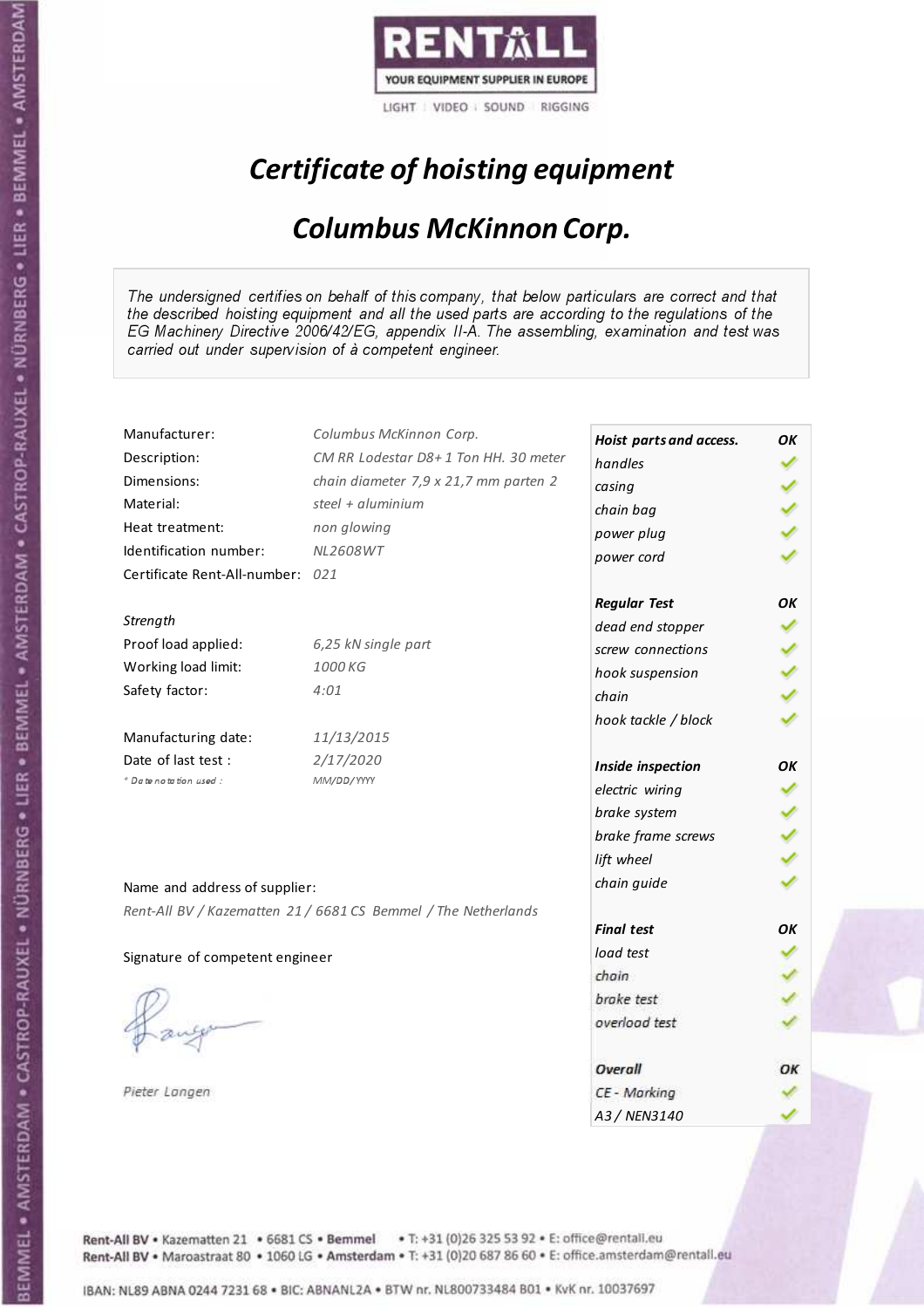

# Certificate of hoisting equipment

#### Columbus McKinnon Corp.

The undersigned certifies on behalf of this company, that below particulars are correct and that the described hoisting equipment and all the used parts are according to the regulations of the EG Machinery Directive 2006/42/EG, appendix II-A. The assembling, examination and test was carried out under supervision of à competent engineer.

| Manufacturer:                    | Columbus McKinnon Corp.                                        | Hoist parts and access. | OΚ |
|----------------------------------|----------------------------------------------------------------|-------------------------|----|
| Description:                     | CM RR Lodestar D8+1 Ton HH. 30 meter                           | handles                 | ✓  |
| Dimensions:                      | chain diameter 7,9 x 21,7 mm parten 2                          | casing                  |    |
| Material:                        | steel + aluminium                                              | chain bag               |    |
| Heat treatment:                  | non glowing                                                    | power plug              |    |
| Identification number:           | <b>NL3794WT</b>                                                | power cord              |    |
| Certificate Rent-All-number: 022 |                                                                |                         |    |
|                                  |                                                                | <b>Regular Test</b>     | ОΚ |
| Strength                         |                                                                | dead end stopper        |    |
| Proof load applied:              | 6,25 kN single part                                            | screw connections       |    |
| Working load limit:              | 1000 KG                                                        | hook suspension         |    |
| Safety factor:                   | 4:01                                                           | chain                   |    |
|                                  |                                                                | hook tackle / block     |    |
| Manufacturing date:              | 11/13/2015                                                     |                         |    |
| Date of last test :              | 2/19/2020                                                      | Inside inspection       | ΟK |
| + Date notation used :           | MM/DD/YYYY                                                     | electric wiring         |    |
|                                  |                                                                | brake system            |    |
|                                  |                                                                | brake frame screws      |    |
|                                  |                                                                | lift wheel              |    |
| Name and address of supplier:    |                                                                | chain guide             |    |
|                                  | Rent-All BV / Kazematten 21 / 6681 CS Bemmel / The Netherlands |                         |    |
|                                  |                                                                | <b>Final test</b>       | ОΚ |
| Signature of competent engineer  |                                                                | load test               |    |
|                                  |                                                                | chain                   |    |
|                                  |                                                                | brake test              |    |
|                                  |                                                                | overload test           |    |
|                                  |                                                                | Overall                 | ОК |
| Pieter Langen                    |                                                                | CE - Marking            |    |
|                                  |                                                                | A3 / NEN3140            |    |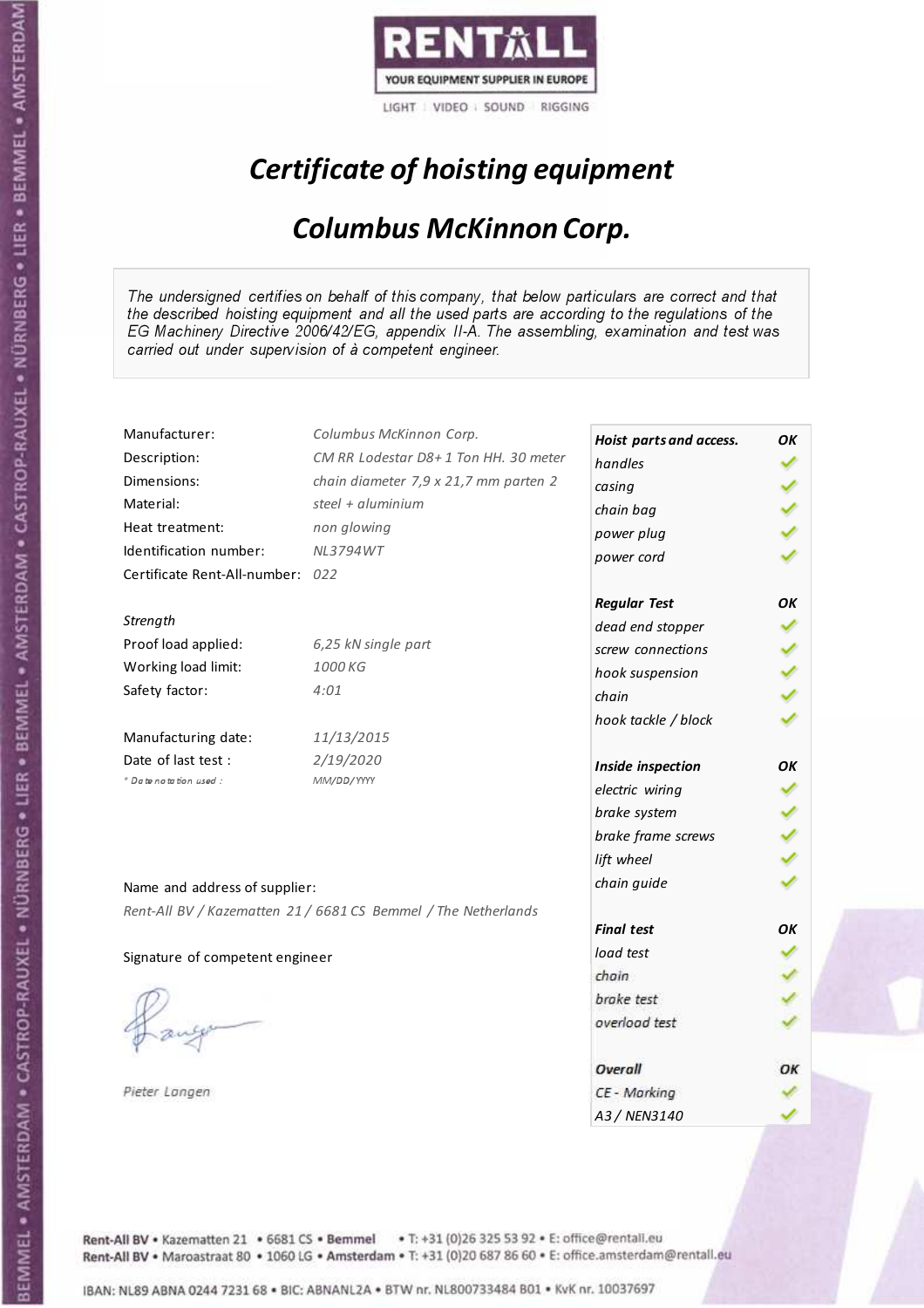

# Certificate of hoisting equipment

#### Columbus McKinnon Corp.

The undersigned certifies on behalf of this company, that below particulars are correct and that the described hoisting equipment and all the used parts are according to the regulations of the EG Machinery Directive 2006/42/EG, appendix II-A. The assembling, examination and test was carried out under supervision of à competent engineer.

| Manufacturer:                    | Columbus McKinnon Corp.                                        | Hoist parts and access. | OΚ |
|----------------------------------|----------------------------------------------------------------|-------------------------|----|
| Description:                     | CM RR Lodestar D8+1 Ton HH. 30 meter                           | handles                 | ✓  |
| Dimensions:                      | chain diameter 7,9 x 21,7 mm parten 2                          | casing                  |    |
| Material:                        | steel + aluminium                                              | chain bag               |    |
| Heat treatment:                  | non glowing                                                    | power plug              |    |
| Identification number:           | <b>NL3792WT</b>                                                | power cord              |    |
| Certificate Rent-All-number: 023 |                                                                |                         |    |
|                                  |                                                                | <b>Regular Test</b>     | ΟK |
| Strength                         |                                                                | dead end stopper        |    |
| Proof load applied:              | 6,25 kN single part                                            | screw connections       |    |
| Working load limit:              | 1000 KG                                                        | hook suspension         | ✔  |
| Safety factor:                   | 4:01                                                           | chain                   |    |
|                                  |                                                                | hook tackle / block     |    |
| Manufacturing date:              | 11/13/2015                                                     |                         |    |
| Date of last test :              | 2/17/2020                                                      | Inside inspection       | ОΚ |
| + Date notation used:            | MM/DD/YYYY                                                     | electric wiring         |    |
|                                  |                                                                | brake system            |    |
|                                  |                                                                | brake frame screws      |    |
|                                  |                                                                | lift wheel              |    |
| Name and address of supplier:    |                                                                | chain guide             |    |
|                                  | Rent-All BV / Kazematten 21 / 6681 CS Bemmel / The Netherlands |                         |    |
|                                  |                                                                | <b>Final test</b>       | OK |
| Signature of competent engineer  |                                                                | load test               |    |
|                                  |                                                                | chain                   |    |
|                                  |                                                                | brake test              |    |
|                                  |                                                                | overload test           |    |
|                                  |                                                                | Overall                 | ОК |
| Pieter Langen                    |                                                                | CE - Marking            |    |
|                                  |                                                                | A3 / NEN3140            |    |